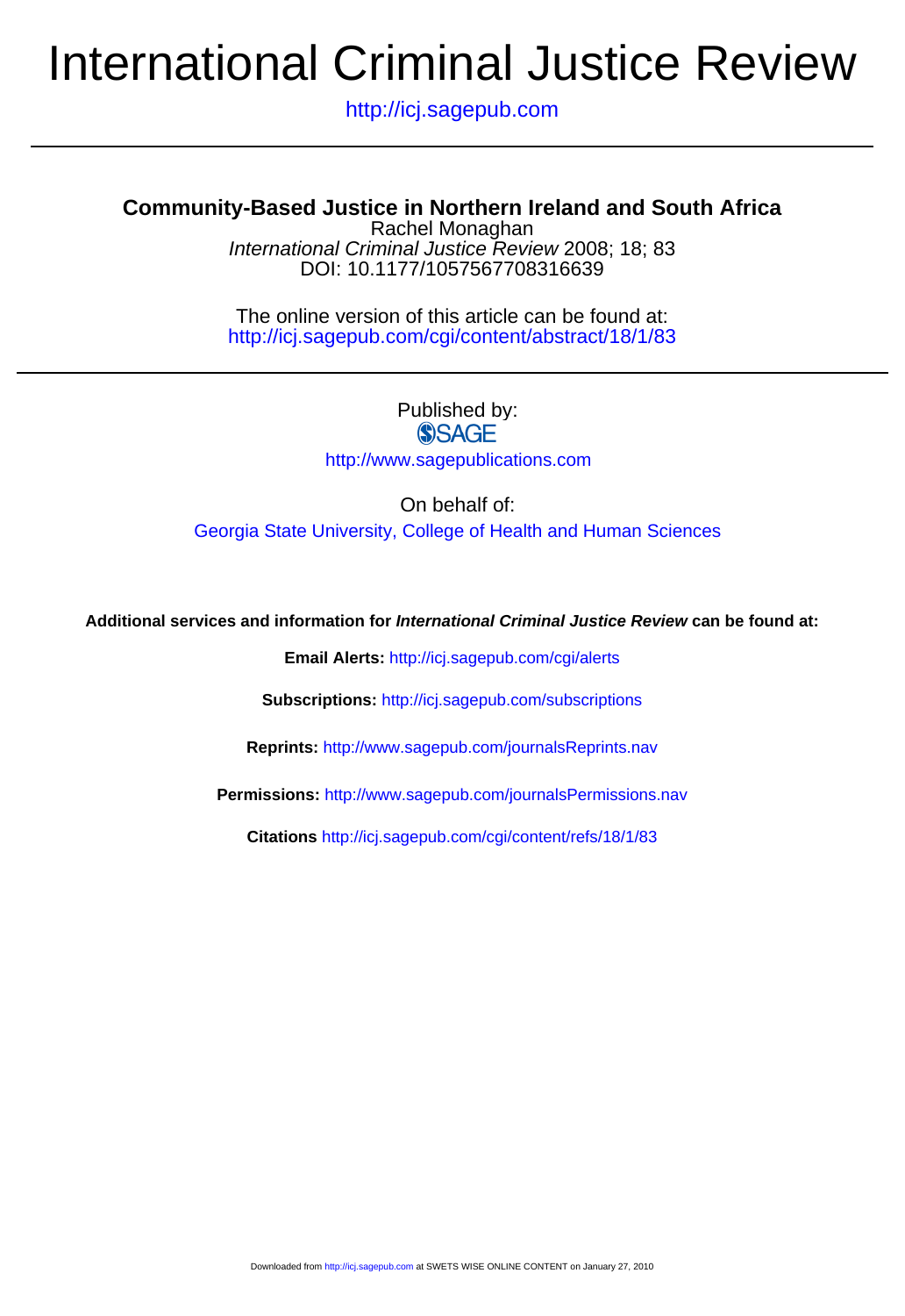# **Community-Based Justice in Northern Ireland and South Africa**

**International Criminal Justice Review** Volume 18 Number 1 March 2008 83-105 © 2008 Georgia State University Research Foundation, Inc. 10.1177/1057567708316639 http://icjr.sagepub.com hosted at http://online.sagepub.com

Rachel Monaghan *University of Ulster*

> South Africa and Northern Ireland have experienced bitter ethnonational conflicts in which the transition to a peaceful political settlement has been characterized by crime and violence. In the case of Northern Ireland, this transition is still ongoing. This article examines the alternative policing and informal justice mechanisms, which have developed in the townships of South Africa and within the working-class districts of Northern Ireland. These mechanisms offer the inhabitants of such areas instant redress and retributive justice. This article is also concerned with the community-based restorative justice projects, which have been established in certain areas within both countries and examines whether such projects have an impact on vigilante attacks in South Africa and paramilitary "punishments" in Northern Ireland.

*Keywords: restorative justice; retributive justice; postconflict societies*

The following article is concerned with community-based restorative justice mechanisms operating in two countries that have a history of retributive justice linked to the political conflicts, which have dominated their pasts. The current crime situation is outlined in the countries under discussion as is the community-based justice mechanisms in operation. Moreover, the potential nexus between restorative and retributive justice is explored and to this end, the following research question is addressed: Does the operation of community-based restorative justice schemes have any impact on community-based retributive justice mechanisms?

The two countries under examination are South Africa and Northern Ireland. Both countries may be considered "post-conflict" societies and merit academic enquiry, which could promote policy learning both within and between them and, more generally, other countries emerging from conflict. South Africa and, more tentatively, Northern Ireland are emerging from bitter ethno-national conflicts in which violence and crime characterized the transition to peaceful political settlements. The collapse of apartheid in 1989, lifting the 30-year ban on the African National Congress (ANC) and the subsequent release of Nelson Mandela, created a climate for political negotiation and change in South Africa. This paved the way for an interim constitution, the first multiracial democratic elections in 1994, and led to the Government of National Unity. The ANC's success in both the June 1999 and April 2004 elections has given the party an overwhelming mandate to accelerate Thabo Mbeki's program of "transformation" aimed at tackling

**Author's Note:** The author acknowledges the support of ESRC funding (RES-000-22-1013) to carry out this work, the contribution of Dawn Purvis with aspects of the fieldwork, the assistance of Pat McKee and Pat McGregor with the time-series analysis, and the comments and suggestions of the anonymous reviewers. Correspondence concerning this article should be addressed to Dr. Rachel Monaghan, School of Policy Studies, University of Ulster, Newtownabbey, BT37 0QB, Northern Ireland; e-mail: r.monaghan@ulster.ac.uk.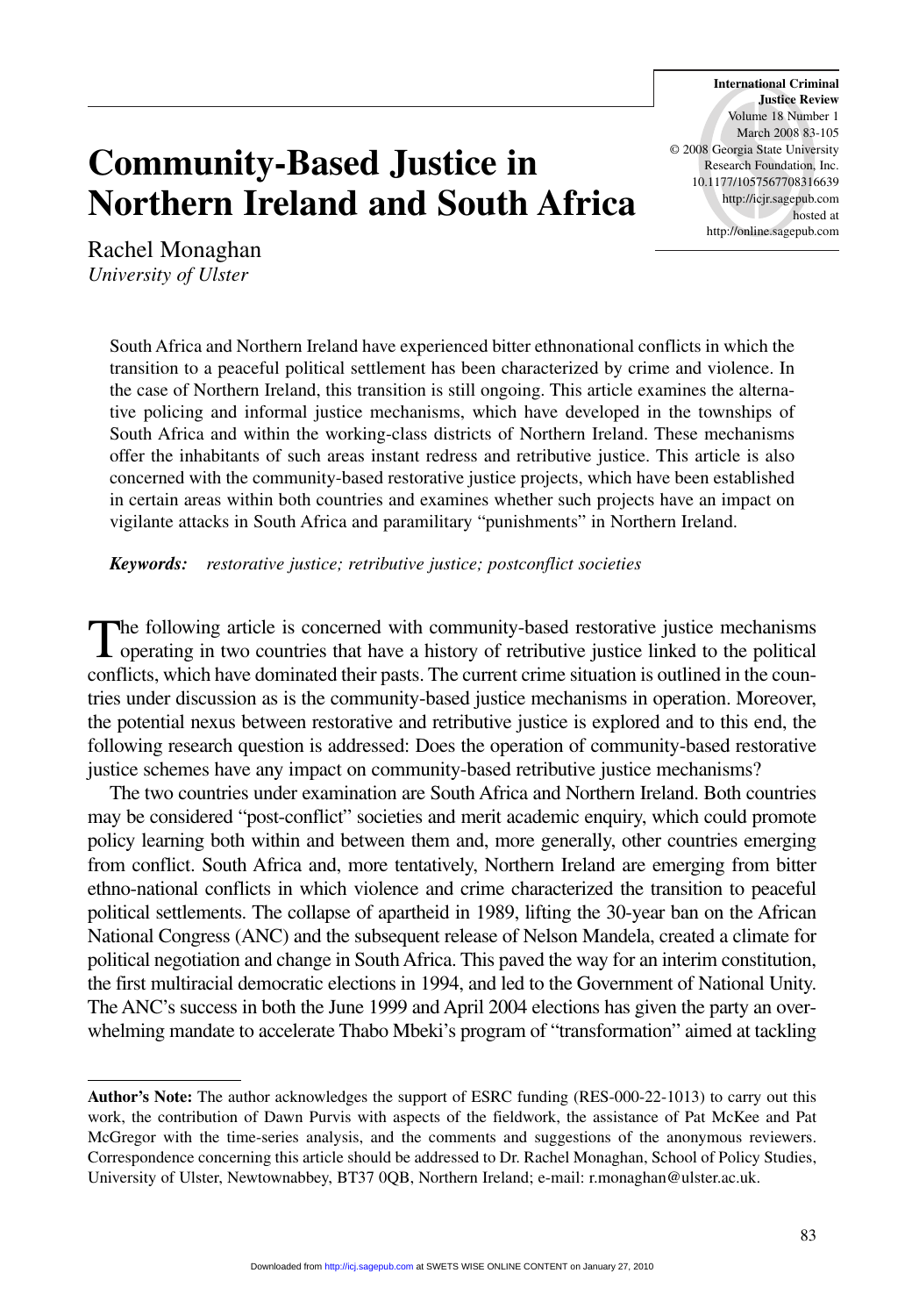

**Figure 1 Recorded Violent Crime and Property Crime in South Africa**

Source: South African Police Service.

the significant socioeconomic problems facing South Africa: unemployment, AIDS, crime, and education. The legacy of political resistance, often violent, deployed to make the townships ungovernable during apartheid, has created a culture tolerant of citizens taking the law into their own hands. Although the number of political killings dropped sharply from about 2,500 in 1994 to 52 in 2002 (South African Institute of Race Relations, 2001; *The Economist*, 2003), Mbeki (1999, p. 1), in his inauguration speech, regretted that some South Africans were "forced to beg, rob and murder to ensure that they and their own do not perish from hunger." According to Altbeker (2005), there are two forms of criminality that dominate the public psyche, namely, "violent crime" and "property crime." The former includes murder, attempted murder, serious assault, and rape, whereas the latter encompasses aggravated robbery, common robbery, car/motorbike theft, and burglary at residential premises. As seen in Figure 1, recorded levels of violent crime rose by some 20% between 1994/1995 and 2002/2003, and since then they have declined by 15%.

A similar trend can also be observed with regard to recorded levels of property crime, which rose by 41% between 1994/1995 and 2002/2003 before declining by nearly 15%. Recent research from a national victim survey suggests that less than half of all crime is reported to the police (Burton et al., 2004) and that more than one in five South Africans had been a victim of crime in the 12 months preceding the survey (Mistry, 2004).

Furthermore, research and public opinion alike regard the formal criminal justice system as weak. Criminals are unlikely to be caught and still less likely to be convicted. The South African Law Commission (2003, p. 26; hereafter referred to as the Commission) concluded that crime pays and that "South African criminals, even violent criminals, tend to get away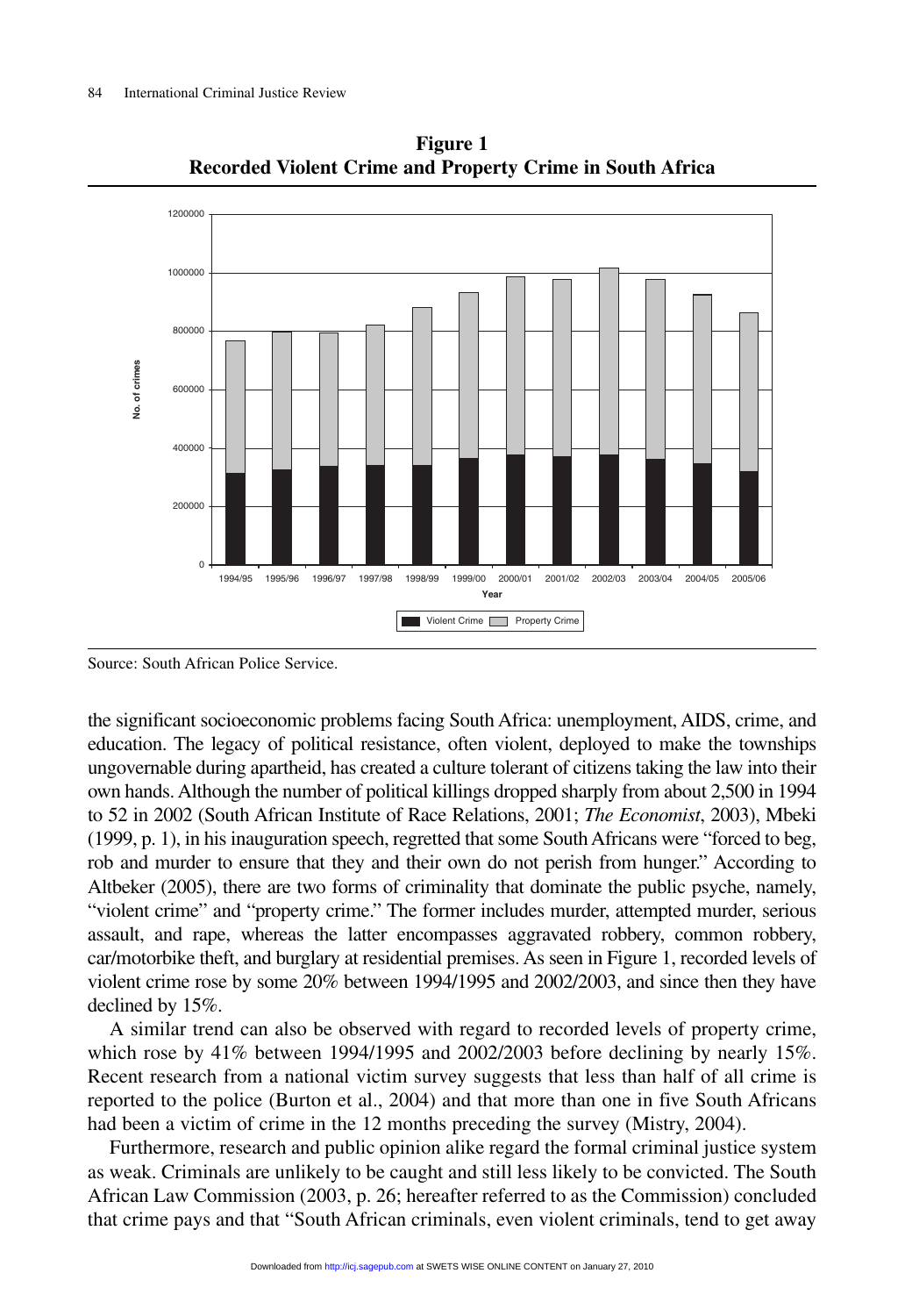with their crimes," with only 6 out of every 100 violent crimes recorded by the South African Police Service (SAPS) resulting in a conviction. Their research tracked more than 15,000 cases initiated in 1987 and 1998 for a period of 2 years and suggest that "three-quarters of cases involving murder, rape and robbery with aggravating circumstances have not even made it to court after two years" (p. 26). Furthermore, they found conviction rates for rape of a girl under 18 were less than one in ten (9%), reported murder cases 11%, adult rape 5%, and aggravated robbery 3%. Despite the recent fall in recorded levels of crime, the introduction of a new elite police force (the Scorpions) for investigation, prosecution and intelligence, a range of new laws mandating minimum sentences, tightening bail, and an increase in resources for the police, the fear of crime among South Africans has increased:

The results of South Africa's second national victim survey [2003], as well as the police statistics, show that crime rates have either decreased or leveled off over the last five years. However, according to the victim survey the public's fear of crime has simultaneously increased. (Mistry, 2004, pp. 23-24)

Northern Ireland's transition to "peace" has been more recent and capricious. The signing of the Belfast Agreement in April 1998, and its subsequent endorsement in referenda by its electorate (71.2%) and voters in the Irish Republic (94%), heralded a political solution to the seemingly intractable problems, which bedeviled the province for 30 years. The British and Irish Governments formally resolved their historical differences through the general and mutual acceptance of the principle of consent—Northern Ireland is part of the United Kingdom, and will remain so, as long as a majority wishes. The Irish constitution (Articles 2 and 3) was amended to reflect this understanding, and power was devolved (December 1999) to a locally elected Northern Ireland Assembly with a wide range of executive and legislative powers. The Agreement also contained measures designed to create a "normal and peaceful society in Northern Ireland." The most significant included the early release of political prisoners, parallel reviews of the policing and criminal justice systems, new independent Human Rights and Equality Commissions, and a commitment from participants to total disarmament of all paramilitary organizations by working with the Independent International Commission on Decommissioning (IICD). Failure to resolve the arms issue (prosaically described as "no guns, no government") led to the temporary suspension of the Northern Ireland Assembly and Executive in February 2000 and August 2001, a political impasse, and the reimposition of Direct Rule from Westminster.<sup>1</sup> By September 2005, the PIRA had satisfied the IICD's Chair, General de Chastelain, that it had "put all of its arms beyond use" (IICD, 2005, p. 2).

Deaths resulting from the security situation have been declining since 2001, and no security force personnel has been murdered since 1998. This, however, conceals an increasing level of "violent crime," defined as offences against the person, sexual offences, and robberies. In 1999/2000, the police recorded 24,163 violent crimes, and by 2006/2007 this had increased by 46% to 35,223 (Report of the Chief Constable, 2000, 2007). A Home Office report (Barclay & Tavares, 2000) on international crime statistics showed Northern Ireland's percentage increase in recorded crime (28%) as second only to South Africa where it rose by 37% in 1998. In comparison, a number of countries recorded decreases in the number of crimes recorded by the police, for example, the United States (–5%), the Republic of Ireland (–6%), and Denmark  $(-6\%)$ .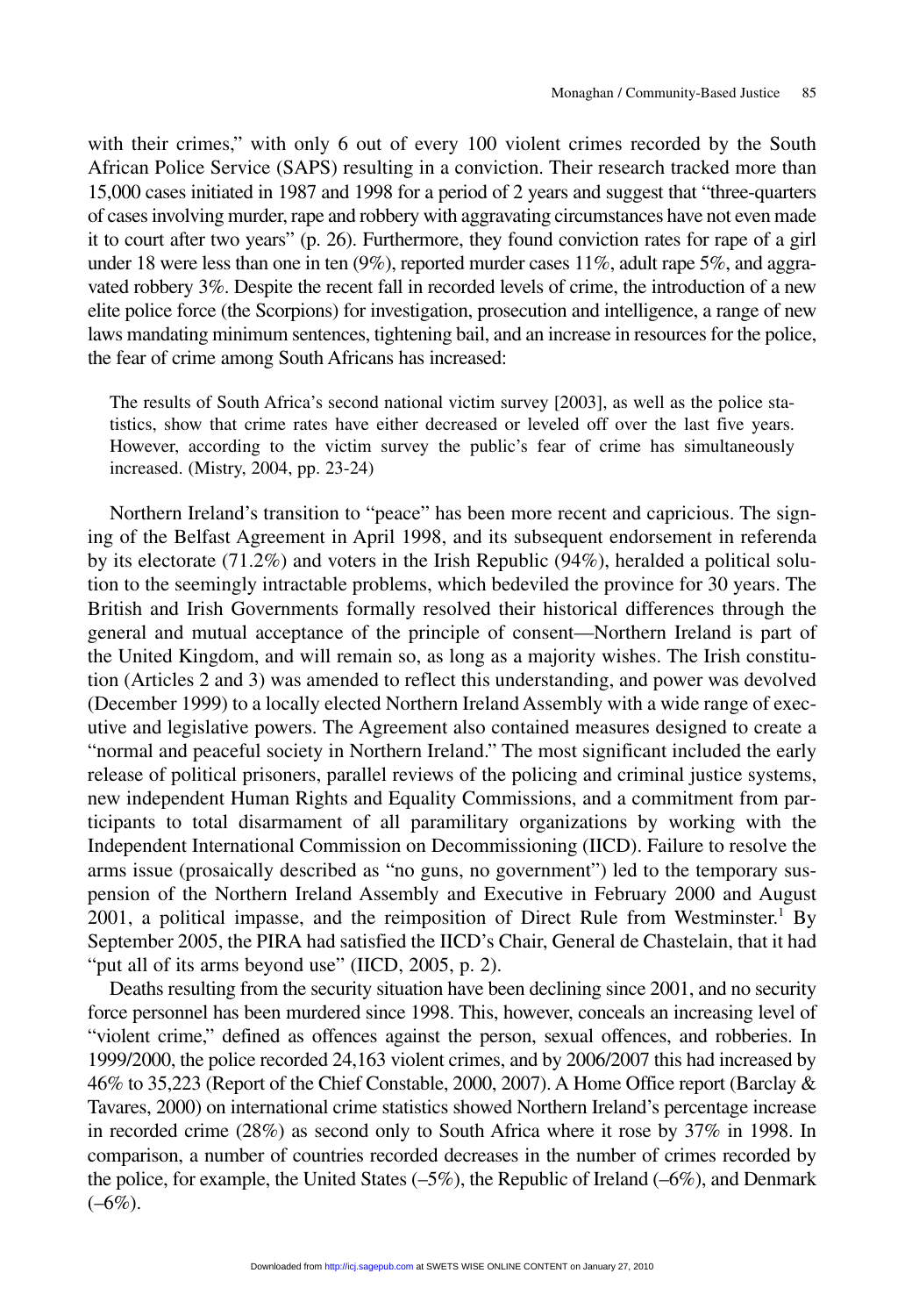Northern Ireland  $(+21\%)$  also experienced the largest rise of the 29 countries examined in the report in the area of recorded violent crime (Barclay & Tavares, 2000). Statistics on violent crime include "punishment" beatings, and shootings perpetrated by paramilitary groups in their role as community "protectors" upholding the law in areas they control. Up to the end of 2006 police statistics show there have been 3,126 shootings and 2,377 beatings since the figures were first recorded.<sup>2</sup> These statistics, however, are thought to grossly underestimate the true extent of the problem. Those subjected to beatings and shootings are fearful of involving the security forces in case of paramilitary reprisal and hence there is large-scale underreporting. Paramilitary groups, particularly republicans, have historically rationalized their activities as policing their own communities in the absence of a "legitimate police force." As Morrissey and Pease (1982, p. 163) explain,

The population of West Belfast had no confidence in the Royal Ulster Constabulary which was perceived as a sectarian force with no interest in supporting the population of that area. In these circumstances, it was said a demand had grown for a better system of justice and the [P.]I.R.A. was the only organisation with the resources to develop an effective one.

Furthermore, communities are discouraged from going to the police as the experience is that charges will be dropped against perpetrators in return for low-level intelligence information useful to the police (Knox & Monaghan, 2002). Loyalist paramilitaries, on the other hand, tend to engage in "punishment" attacks as much to maintain discipline among their own members as to "police" their areas (Silke, 1999).

This brief overview of the two countries suggests several things. First, communities, which have been brutalized during conflicts over a long period, become desensitized to violent crime. In the case of Northern Ireland, this has been variously described by a former Secretary of State as "the peace we have now is imperfect, but better than none" or perhaps, more tersely, as having "an acceptable level of violence" (Mowlam, 1999). Second, within conflict settings, crime can be differentiated into "political" and "normal" crime. The former could include informing and collaborating with the "enemy" even though such activities would not necessarily be deemed as criminal by the State. In contrast, "normal" crime would include break-ins, muggings, rape, car theft, and drug-dealing, criminal offences necessitating action by the formal justice system. When the legitimacy of the State and effectiveness and impartiality of its organs (the security forces and legal system) are integral to the nature of the conflict, however, this forecloses recourse to the usual channels by which communities seek to tackle "normal" crime. Third, and as a direct consequence, communities develop their own responses to crime, informal justice mechanisms, which will be heavily influenced by the violent environment within which they live. In Northern Ireland, these are located within working-class communities, whereas in South Africa they are confined to the Black townships. These mechanisms can be divided into two types, punitive sanctions meted out by agents of informal justice, paramilitaries in the case of Northern Ireland and vigilantes in the South African context, and second, nonviolent restorative justice schemes. The concern of this article is with the latter. In Northern Ireland, restorative justice is a relatively recent approach taken by working-class communities, whereas in South Africa's townships it has a long history. This article will examine the operation of such schemes in the two countries under discussion and assess whether their operation affects the violent system of punitive sanction that already exists.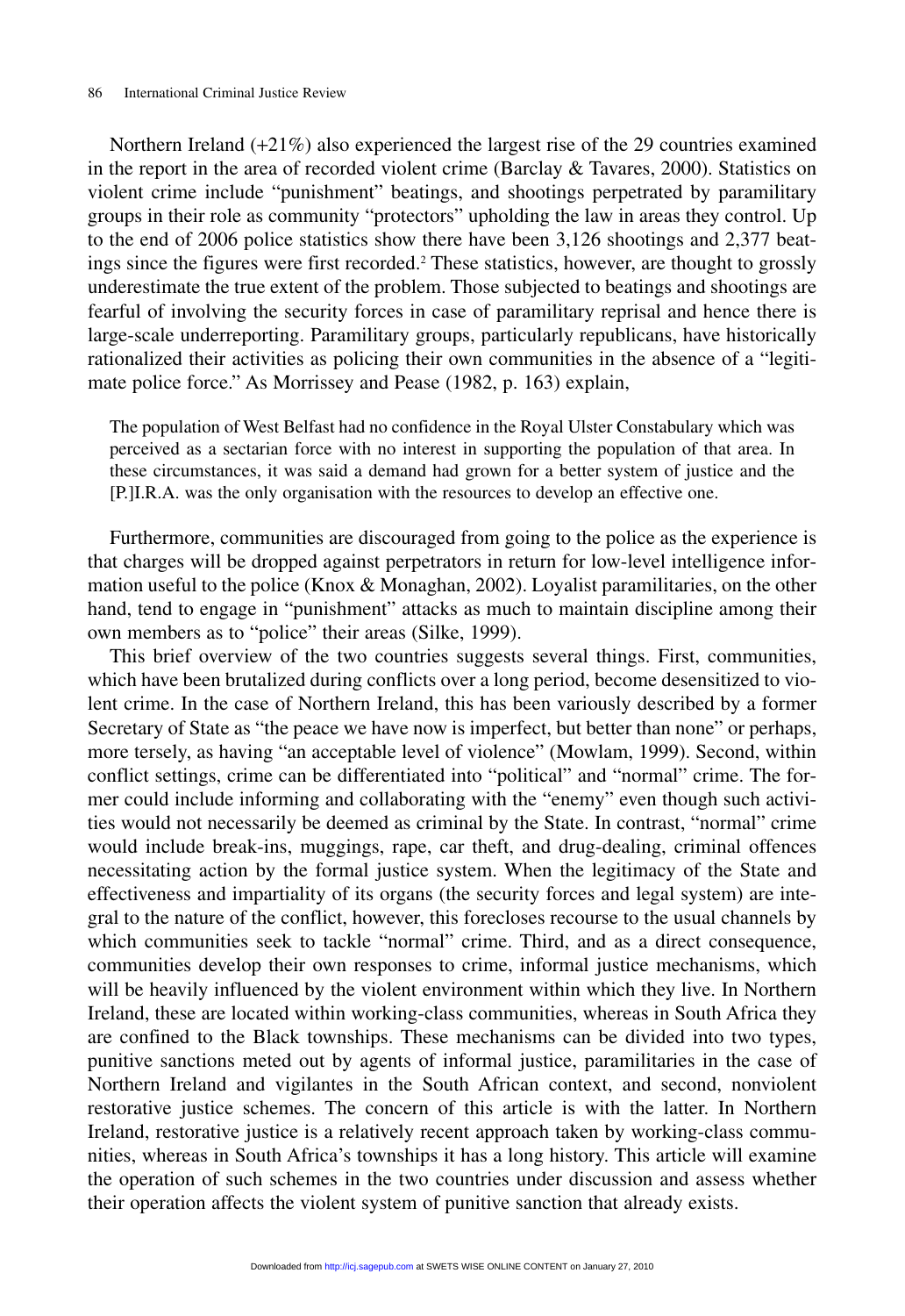## **Community-Based Retributive Justice in Northern Ireland and South Africa**

Since the beginning of "The Troubles" in 1968, alternative forms of justice have emerged in the working-class areas of Northern Ireland, although academics did not study the phenomenon until the early 1980s (Hillyard, 1985; Morrissey & Pease, 1982; Munck, 1984). Such justice is undertaken by paramilitaries and involves a range of punitive measures against individuals "who violate some community norm, as defined by the paramilitary grouping" (Kennedy, 1995, p. 69). As noted, activities liable for "punishment" can be divided into two main categories, "political" and "normal" crime. "Normal" crime also encompasses "antisocial behavior." Activities considered "antisocial" by paramilitaries are diverse in nature and would include youths gathering at street corners, the playing of music too loudly, the verbal abuse of senior citizens, and the dumping of rubbish. A tariff system developed in both republican and loyalist areas. As Conway (1997) notes, this tariff system reflected the formal (state) criminal justice system, albeit in a more extreme form. Furthermore, force is perceived by many as the predominant policing method of the paramilitaries (Brewer, Lockhart, & Rogers, 1998). Thus informal justice involves a graduated scale of sanctions escalating from threats or warnings, through curfew, public humiliation, exile and "punishment" beating, to kneecapping or, in exceptional circumstances, "execution." Beatings are carried out using instruments such as baseball bats, golf clubs, pickaxe handles, iron bars, hammers, sledgehammers, and hurley sticks spiked with nails to inflict puncture wounds on victims. Assaults are aimed directly at bones to cause multiple fractures. For example, Ian Price, a 13-year-old, was singled out from a group of friends by masked men, pushed to the ground and beaten with baseball bats studded with nails. He suffered a shattered elbow, broken fingers, deep puncture wounds to his legs, cuts and multiple bruising (McGuigan, 1999). Furthermore, those beaten may be tied upright to fence railings, thereby leaving them unable to shield themselves. Individuals have also had breezeblocks dropped onto their limbs. Shootings can also vary; a gunshot wound to the fleshy part of the thigh heals relatively quickly compared to injuries to the bone, which can lead to permanent maiming. The seriousness of the crime will affect the number of times an individual is shot, the caliber of weapon used, and the proximity of the wound to the joints (Bell, 1996). For example, Jim Lismore, a father of two and self-confessed ex-drugs dealer was shot through both hands; feet and elbows (also known as a "six-pack") allegedly for his past activities (Doyle, 2001). The "punishment" ordered would in theory be influenced by mitigating factors, for instance age, gender, past criminal record, and family background. In practice, however, the level of "punishment" can be arbitrarily brutal or lenient, depending on whether the offender had paramilitary connections or not.

An increasing trend is exiling—a demand to leave a local area, city, Northern Ireland or Ireland. The exiling or expulsion of alleged criminals or "antisocial" elements can vary in time from 6 months to a year and beyond. In some cases, people are ordered out indefinitely. Expulsion orders are usually accompanied by both a leeway period of between 24 and 48 hours and an "or else." Men, women, young people under 16 years of age and, in some instances, whole families have been exiled. Patricia McDaid and her family were given 72 hours to leave the Craigavon housing estate in which they lived and were told not to stay in the area (Templeton, 2000). Although figures are difficult to substantiate, nearly 1,600 have been exiled in the period 1995 to 2000, according to a report by the Northern Ireland Affairs Committee (2001) entitled "Relocation Following Paramilitary Intimidation."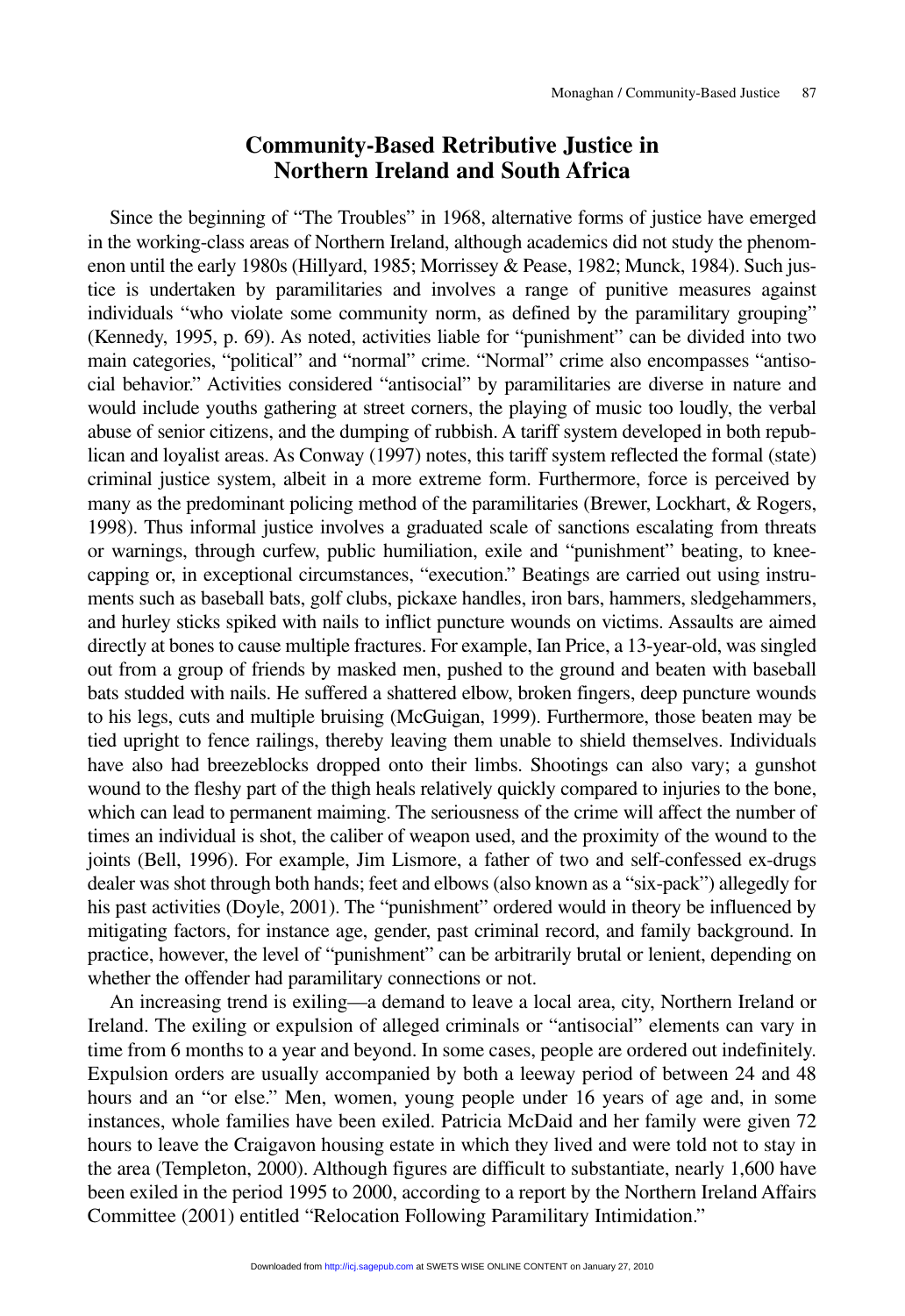The initial rationale for this informal justice system within Northern Ireland differs between the two main communities. On the republican side, the unacceptability and lack of legitimacy of the police in Northern Ireland during the course of the "Troubles" led to its initial establishment (Brewer et al., 1998; McEvoy & Mika, 2002), whereas on the loyalist side, early informal justice mechanisms were designed to assist the police (Monaghan, 2002). As the "Troubles" continued a policing vacuum emerged in both communities; subsequently, paramilitaries were called on by local communities "to do something" about crime and antisocial behavior in their areas. Research by Knox and Monaghan (2002) found three main reasons for the continuance of community-based retributive justice. These included (a) the unacceptability of the police in republican communities/the inability of the police in loyalist areas to deal with crime, (b) the rise in petty crime and antisocial behavior in such communities, and (c) the perceived leniency of the formal criminal justice system in dealing with offenders. As McEvoy and Mika (2002) note "punishment violence is often quite popular in the communities in which it occurs as a swift and visible dispensation of 'justice'" (p. 536).

Likewise in South Africa, alternative forms of justice can be found in the Black townships. During the apartheid years, township inhabitants developed informal criminal justice mechanisms for dealing with crime in their community. These mechanisms were developed, in part, from traditional rural practices such as the lekgotla, a court comprising elders from the community who listened to disputes and problems and passed judgment. The lekgotla emphasized a conservative moral code, including respect for elders, the importance of kin and patriarchal authority, while also advocating the restoration of harmony and the reintegration of offenders into the community. Sentences handed down to those found guilty, included fines, corporal punishment, and community service. Neighborhood patrols and street committees were also established in an attempt to deal with "normal" crime, for instance robbery, theft, and rape. With the emergence of the politicized youth or "comrades," people's courts were established within the townships, and residents were encouraged to take their problems to the "comrades." These courts were seen as part of the political struggle against apartheid because they represented an alternative to the state structure and dealt with both "normal" and "political" crime. Gradually these courts, which numbered some 400 by 1987, began to acquire the reputation of "kangaroo courts" (Brogden & Shearing, 1993; Minnaar, 1995). Such courts were characterized by their predetermined assumption of guilt of the accused, instant redress, and engagement in human rights abuses. The people's courts of the "comrades" in some cases meted out beatings and whippings with a sjambok, with sentences of up to 300 lashes, and on occasions a death sentence was passed. By the mid-1980s, those individuals accused of "political" crimes such as collaborating, informing, or being a "sell-out" (working as a councilor or a police officer) were "necklaced" for their alleged crimes. The necklace method involves the placing of a petrol-filled tire around the accused's neck that is then set alight. Estimates suggest that between 1985 and 1990 some 350 to 400 people were killed by this method of execution with another 500 necklaced between 1990 and 1994 (Minnaar, 1995).

The advent of a negotiated settlement to the political conflict and the holding of multiracial elections have not resulted in the disappearance of retributive informal justice in the "new" South Africa. The "comrades" are no longer involved in such justice, rather new groups have emerged. These include the Peninsula Anti-Crime Agency  $(PEACA)^3$  in the Western Cape, Mapogo a Mathamaga<sup>4</sup> in the Northern Province, and the willingness of taxi associations in some townships to become involved in crime solving for a fee. All these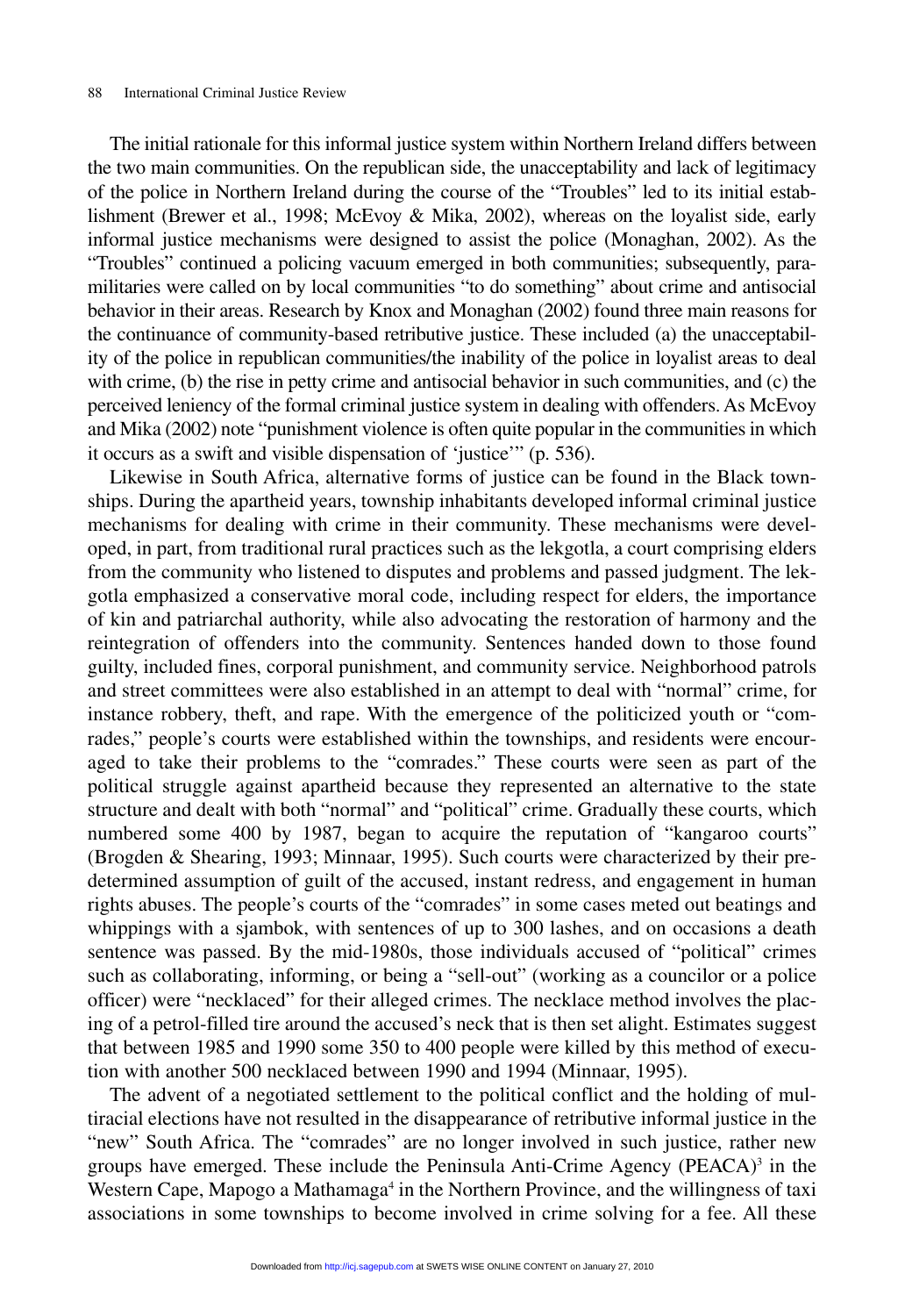groups stand accused of using corporal punishment and violence in responding to crime. Indeed Mapogo's leader, John Magolego, asserts that public flogging "is the African way of stopping crime. The criminal must lie on the ground, and we must work on his buttocks and put him right" (cited in Soggot & Ngobeni, 1999). Alleged suspects are usually beaten until they confess or provide information as to the whereabouts of stolen goods. Mapogo has also been accused of throwing suspects into crocodile-infested waters, whereas taxi drivers in Guguletu are implicated in dragging alleged criminals behind vehicles.

Furthermore, in some cases, spontaneous mobs form to mete out justice to alleged criminals. In some instances, those present convene kangaroo courts, but this is not always the case. The justice meted out is often of an extremely brutal nature and deaths are common. Recent examples in the townships include the stoning to death of an alleged arsonist near Pretoria ("The Pretoria News," 2006) and the beating to death of a man accused of trying to hijack a car in Johannesburg (South African Press Association, 2006). In some cases, members of a suspected criminal's family or the family home are targeted. Their houses are either destroyed or burnt and often the families subsequently leave the area as a result of intimidation. In June 2006, three suspected robbers, a mother, her son, and another man were rescued by the police after a mob of nearly 1,000 North West Province residents destroyed their home and set their vehicles alight (Hosken, 2006).

Initial explanations for the existence of informal justice mechanisms in South Africa are rooted in historic antecedents, based on indigenous African laws, customs, and institutions, as a response to a policing vacuum and rising crime in the townships and as opposition to apartheid (Brogden & Shearing, 1993; Nina, 1995; Seekings, 1992). Despite the ending of apartheid, the negotiation of a political settlement, and the introduction of the "new" South Africa, retributive informal justice has not disappeared. As Knox and Monaghan (2002) note "high crime rates, perceived police ineffectiveness and alleged corruption within the criminal justice system have contributed to the continued existence of retributive informal justice" (p. 82). It is within this context that alternative ways of tackling communal violence in Northern Ireland and South Africa are considered.

#### **Restorative Justice**

Restorative justice can be understood in a number of ways. Braithwaite and Strang (2001) contend that within the literature restorative justice is conceived in two distinct conceptions, namely, as a process and as a set of values. For some such as Marshall (2003),

Restorative justice is a process whereby parties with a stake in a specific offence resolve collectively how to deal with the aftermath of the offence and its implications for the future. (p. 28)

Whereas for others, like Braithwaite (2003), restorative justice is understood as a set of distinctive values, including constraining values (e.g., nondomination, empowerment, and accountability), maximizing values (e.g., restoration of property loss and dignity, compassion, social support, and prevention of further injustice), and emergent values (e.g., remorse over injustice, forgiveness, and mercy). Restorative justice, therefore, "moves from punishment to reconciliation, from vengeance against offenders to healing victims, from alienation and harshness to community and wholeness, from negativity and destructiveness to healing, forgiveness and mercy" (Consedine, 1999, p. 10).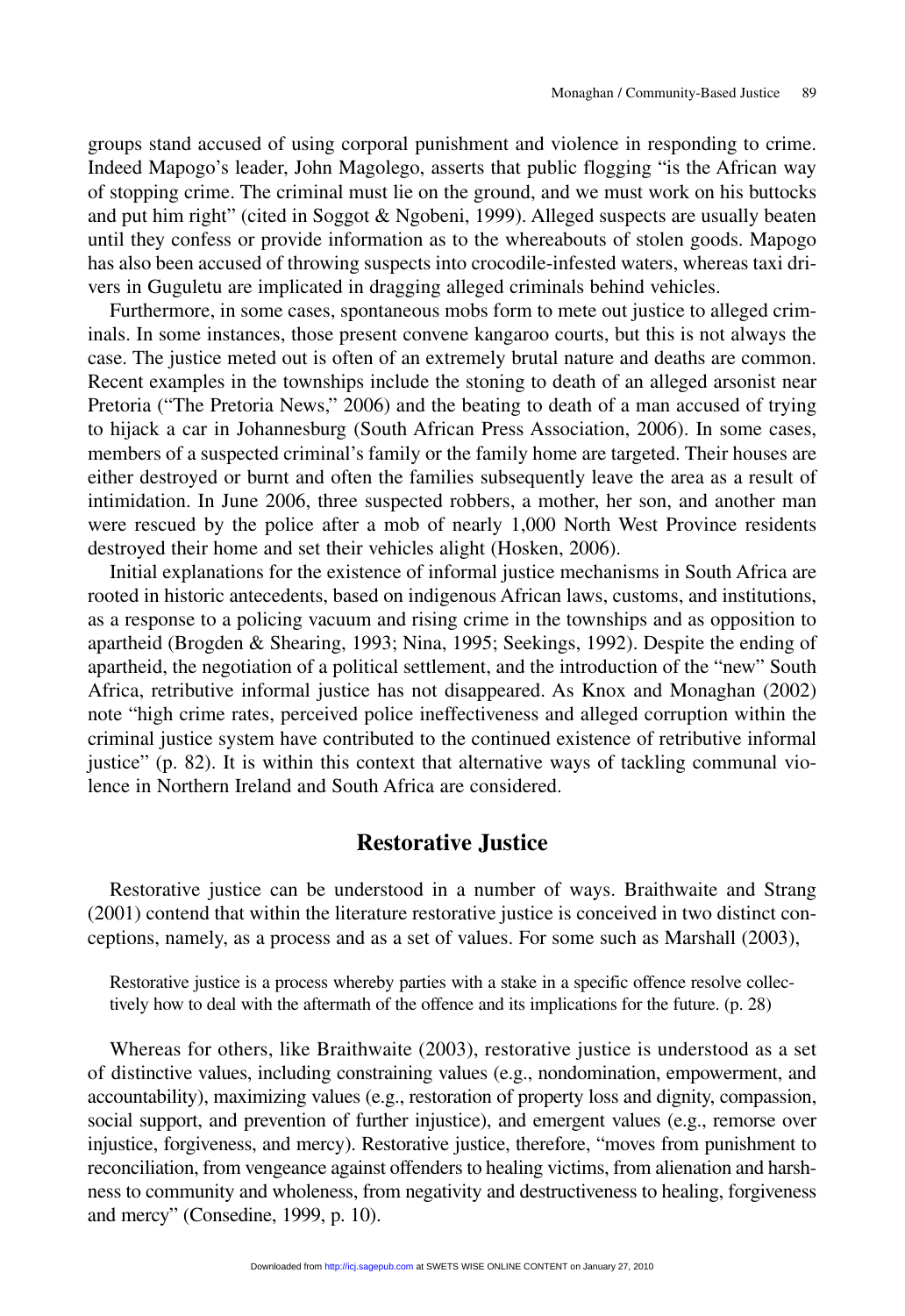| Retributive                              | Restorative                                    |
|------------------------------------------|------------------------------------------------|
| Crime violates laws set by government    | Crime violates relationships between people    |
| Focus on placing guilt                   | Focus on needs and responsibilities            |
| State is central to the process          | Victim and offender are central to the process |
| Rules are key                            | Assumption of responsibility is key            |
| Victim plays minimal role                | Victim's participation vital                   |
| Offender takes mostly passive role       | Offender required to be active in the process  |
| Offender marginalized from the community | Offender marginalization decreased             |
| Directed and led by professionals        | Community and voluntary involvement            |
| Focus on the past                        | Focus on the future                            |
| Low percentage of restitution            | High percentage of restitution                 |

**Table 1 Key Attributes of the Retributive and Restorative Justice Models**

Source: Hall (2000, p. 4).

Restorative justice can also be understood as a distinctive paradigm of justice. Much of the justice that is experienced in many liberal democracies such as the United Kingdom and South Africa falls into what is defined as the retributive paradigm. In this paradigm, crime is viewed as a violation of law and an offence against the state. In contrast, Zehr (2003) suggests an alternative paradigm, where crime is a violation against a person. Therefore, the response to such a violation requires not retribution but restoration. This restorative justice paradigm "would encourage responsibility for past behavior, its focus would be on the future, on problem-solving, on the obligations created by the offence" (p. 80). The distinction between the two approaches can be clearly seen in Table 1.

In addition, restorative justice can be considered as a normative social theory encompassing an alternative vision of a just and nonviolent society. Gil (2006) contends that if we wish to "fully realize the philosophical principles of restorative justice, its practitioners and students would have to move beyond rehabilitation and reintegration of offenders and victims to counter-violent tendencies and behaviour" (p. 499). Thus from this perspective, restorative justice is a transformative process and is concerned with structurally violent and unjust societies (Sullivan & Tifft, 2000).

Closely linked to this perspective is the view that restorative justice can be understood as a lifestyle and that we can apply its principles and values in our everyday interaction with others. Boehrer (2006) believes that restorative justice involves a needs-based approach involving alternatives to the state definitions of help, a personal responsibility for other people, an experience of vulnerability (e.g., in terms of finances, health, and emotions) and a sensitivity to the vulnerabilities of others. Boehrer contends that "the greatest challenge of restorative justice is to confront the social structural violence that pervades the fabric of our culture" (p. 554).

Thus the concept of "restorative justice" is not a unitary one nor does it propose a singular academic theory of crime or justice. Consequently, it is a difficult concept to define. Restorative justice has become "a convenient shorthand expression that is commonly applied to a variety of practices which seek to respond to crime in a more constructive way than is conventionally achieved through the use of punishment" (Dignan & Lowey, 2000,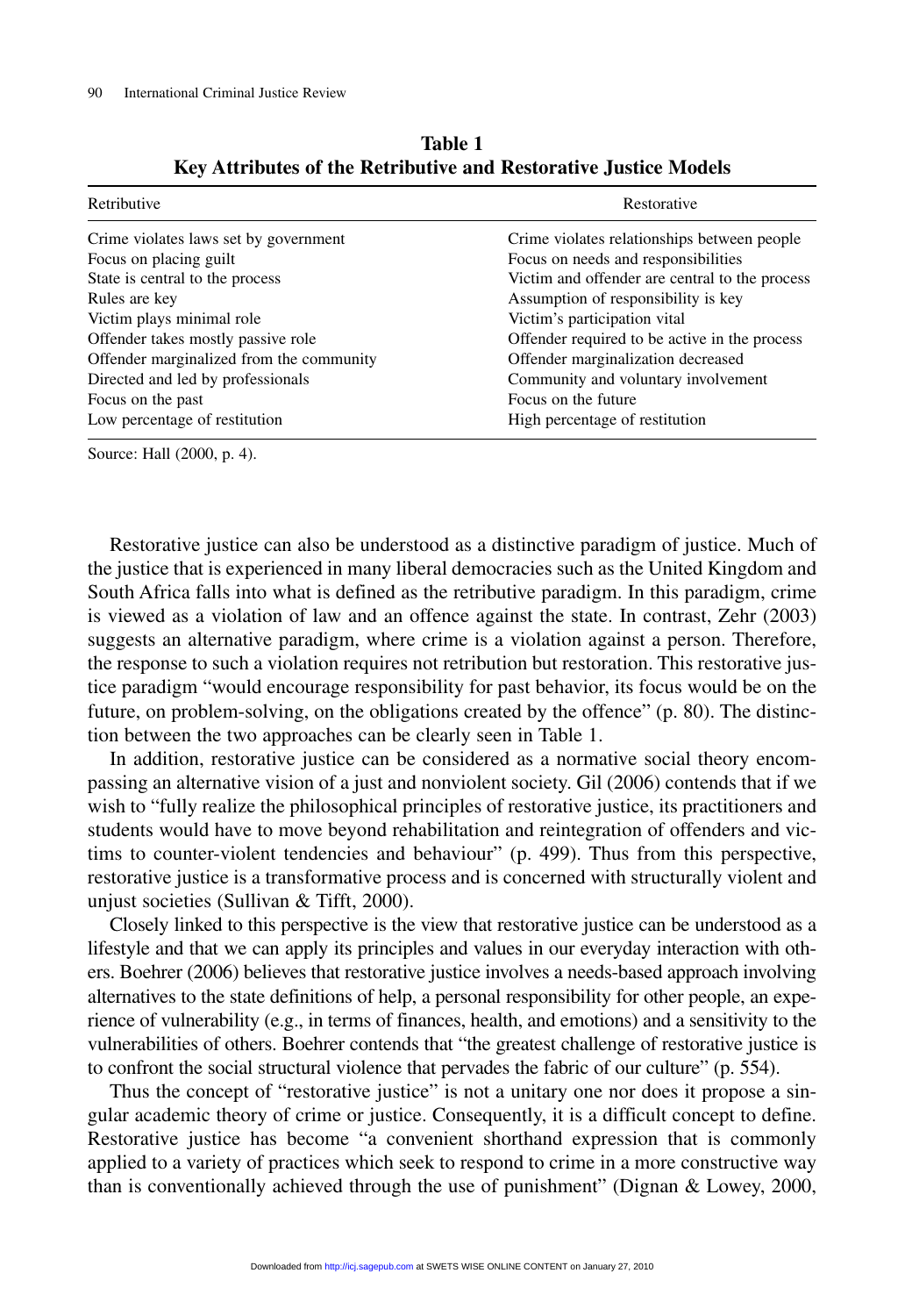p. 3). Although there is no universal definition or theory of restorative justice, there is agreement within the literature that restorative justice represents a unique approach in terms of responding to offending behavior and is distinctly different from traditional retribution.

For the purpose of this article, restorative justice will be understood to involve a tripartite relationship between victims, offender, and the community. As Gilbert and Settles (2007) note,

Collaborative problem solving through shared, nonadversarial dialogue accomplishes many things. It humanizes both victim and offender by allowing them to express their feelings to one another, recognizes the harms experienced, allows the offender to explain his or her actions, clarifies and reinforces community values, strengthens informal social controls, and empowers residents to work together to improve their community. (p. 7)

Thus any scheme or project based on the principles of restorative justice must seek to (a) meet the needs of victims, (b) make the offender accountable for their actions and offer a pathway back into the community, and (c) give communities a sense of ownership and responsibility over dealing with crime in their areas (McEvoy, 1999).

#### **Community-Based Restorative Justice in Northern Ireland**

Alternatives to the formal justice system (both violent and nonviolent), according to Bell (1996), existed in Ireland as far back as the 18th century when revolutionary agrarian organizations challenged British rule and justice. These challenges included alternative arbitration tribunals and more violent acts of injuring caretaker farmers who replaced those evicted from their holdings. The contemporary debate, however, is directly linked to the outbreak of "The Troubles." At the outset, this involved tactics such as tarring and feathering young women who consorted with British soldiers, public humiliation of offenders by ordering them to wear placards (e.g., "I am a housebreaker"), and "breezeblocking"—inflicting punishment by dropping blocks on to the limbs of the accused. As the conflict developed, so too did the informal justice system. Paramilitary groups, particularly in republican areas of Northern Ireland, became less tolerant of those whom they perceived as undermining "the republican struggle" by their "antisocial behavior" and turned their weaponry on them. Loyalist groups engaged in similar tactics but for different reasons. Beatings and shootings were used to maintain internal discipline within and between the more heterogeneous loyalist factional groups.

A number of things changed, however, which resulted in a radical rethink on the use of punitive sanctions. First, the political environment altered radically. The multiparty talks, chaired by Senator George Mitchell, committed the political parties, including those with paramilitary links (the Ulster Democratic Party, the Progressive Unionist Party, and Sinn Féin), to "democratic and exclusively peaceful means of resolving political issues." All participating parties signed up to six fundamental principles of democracy and nonviolence, one of which urged that "punishment" killings and beatings stop and parties take effective steps to prevent such actions. Second, external pressure was exerted by the Dublin and American administrations, both of which had political clout with the British Government, on political parties linked to paramilitaries to end their involvement or endorsement of this kind of violence. Interestingly, paramilitary attacks ceased during the Clinton visits to Northern Ireland in 1995 and 1998. The case was made that the Belfast Agreement and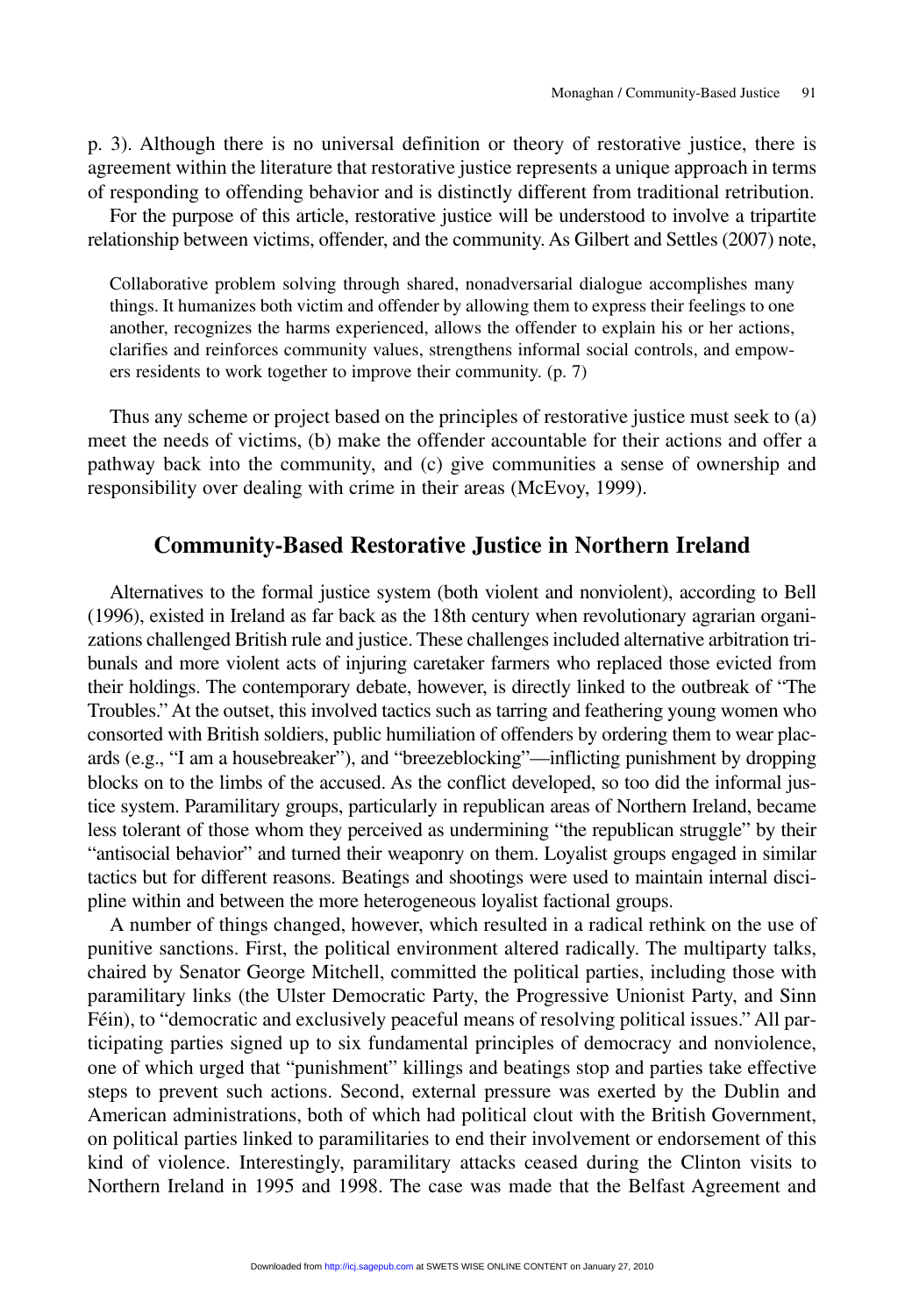pledged reforms of the Royal Ulster Constabulary  $(RUC)^5$  and criminal justice system would obviate the need for informal justice administered through paramilitaries. Third, working-class communities felt increasingly repressed by what they perceived as violent control exercised by paramilitaries, particularly in loyalist areas where in ceasefire circumstances, they have diversified further into drugs, racketeering, and extortion. There has therefore been a muted community reaction, through fear of reprisal, to the "brutalisation of their young men." In transitional circumstances where a new policing service and criminal justice system were promised, recorded crime was increasing, and the raison d'être for paramilitary groups during a time of "peace" was questioned, an alternative to punitive sanctions emerged in the form of restorative justice program in both loyalist and republican areas. As McGloin (2006) notes these programs are often "private and outside of the official domain of the criminal justice system" (p. 91). Two of the most prominent schemes are considered here—the Greater Shankill Alternatives program on the loyalist side and the republican Community Restorative Justice (CRJ) Scheme.

#### **The Greater Shankill Alternatives Program**

The genesis of the program in the loyalist community is rooted in a research project undertaken during 1996 by an ex-political prisoner (Winston, 1997) in the Greater Shankill District of Belfast. The research was initiated in both communities by the Northern Ireland Association for the Care and Resettlement of Offenders<sup>6</sup> (NIACRO) and funded by a private American donor (widely reported to be Charles "Chuck" Feeney). It was designed to explore, with a range of community activists (including loyalist paramilitaries), the potential for an alternative strategy to "punishment" beatings, and shootings.

This work provided the context for the Greater Shankill Alternatives program, which began in September 1998 with the endorsement of the paramilitary groups, the Ulster Volunteer Force (UVF), and the Red Hand Commando (RHC), but not the Ulster Defence Association (UDA).7 This, in itself, is significant and demonstrates the factionalism within loyalism. The rationale for the approach adopted is based on the perceived failings of the formal criminal justice system where crime is treated as a violation of the law, which elicits retribution—hence equating punishment with justice. This scheme treats crime as a breakdown in human relationships, and the focus is on healing and repairing the harm caused by crime. "Alternatives" receives referrals from Social Services, the Probation Board, victims, and the families of offenders and paramilitaries. Although as Tom Winston, the Project Manger for Alternatives, acknowledges, few referrals "are now from paramilitary organisations, maybe about 5-10 per cent . . . where in the past it would've been 80-90 per cent and that's simply because people are aware of us now and they're coming directly to us for help" (Interview, December 2005). Additional projects have been established in north Belfast (Ballysillan), in east Belfast (Woodstock area), and in Bangor on the Kilcooley estate.

An "investigation" is carried out to establish the facts and veracity of the victim's claim. When complete, the needs of the victim are determined and a contract is drawn up with the offender to fulfil those needs. To assist in this process, a trained community mediator facilitates a face-to-face meeting between victim and offender. The outcome is an agreed determination, endorsed by a community panel of local volunteers, between the victim and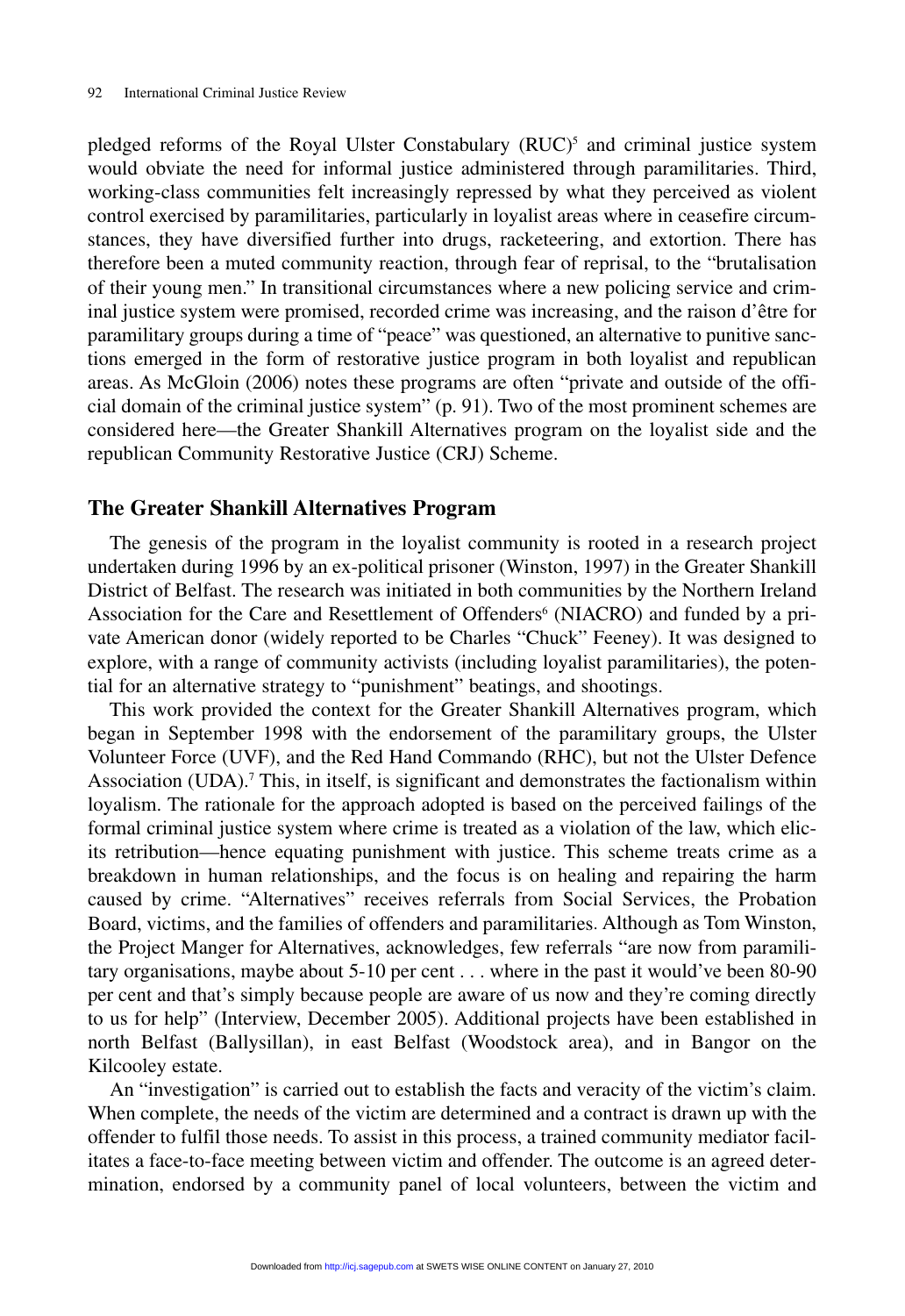offender as to the appropriate form of "justice." This may, for example, be restitution for damage caused, an apology and/or an agreed period of volunteer work in the community linked in some way to the original "antisocial behavior." Victims may decide not to meet offenders, but their views are incorporated into the process in a way that is not provided for within the formal criminal justice system.

The project claims good relations with the major statutory agencies for the work they do, although the position of the police is rather ambiguous. There appears to be support from local police, where "Alternatives" is seen as a useful collaborative model, but there is suspicion among the higher ranks. In part, this has to do with the police's long-standing monopoly on tackling crime, compounded by their role in policing terrorism within the very areas where they are now expected to work in partnership with communities. Police involved in the Shankill scheme point out that if the police endorse the "Alternatives" program it might create political pressure for them to endorse restorative justice programs in republican areas where the police, by design, are not involved (Knox & Monaghan, 2002). The republican scheme is now considered.

#### **The CRJ Scheme**

The republican CRJ scheme had similar origins. With private donor backing, NIACRO approached Sinn Féin to explore ways in which nonviolent alternatives might be found to tackle community crime. This resulted in a series of seminars, organized by NIACRO, on crime and justice issues that looked at topics such as policing in an international context, the nature of offending, and juvenile delinquency. This was followed by a weekend residential program, out of which came a publication titled, *Designing a System of Restorative Community Justice in Northern Ireland* (Auld et al., 1997), referred to as the "blue book," representing the agreed views of republicans who participated in the process. The model that emerged contained the following key elements. A community liaison team would be established, made up of trained volunteers with wide respect in the community. This team would receive and investigate complaints of "antisocial behavior" from the community, engage in informal mediation, issue informal cautions, or refer more complex cases to the mediation service, a group of trained voluntary mediators, to reach an agreed solution. As a last resort, contested cases would be referred to a community forum that has the "power" to impose an outcome. Typically these could include a mediated agreement, work with families, restitution, payment of damages, referral to a program or statutory agency, and community service. The ultimate sanction envisaged by the forum was a community boycott or "the right of the community to refuse to have persons living in its midst who consistently and seriously flout the norms of tolerable behavior as codified in a community charter" (Auld, Gormally, McEvoy, & Ritchie, 1997, pp. 27-33).

In January 1999, CRJ, with the backing of Sinn Féin, launched five pilot projects in Derry and Belfast aimed at addressing "antisocial behavior."8 This has grown to more than 14 projects throughout Northern Ireland involving some 300 volunteers working in the scheme, and demand is still growing from communities for participation. Reports from project workers suggest that about two thirds of their workload is with older adults, and the remainder, largely young males under the age of 25, the target group for victims of "punishment" beatings (Interview with project workers, May 2000). Sinn Féin advice centers now refer dispute cases directly to CRJ who, in turn, collaborate with a range of statutory and voluntary organizations when they do not have the expertise to deal with particular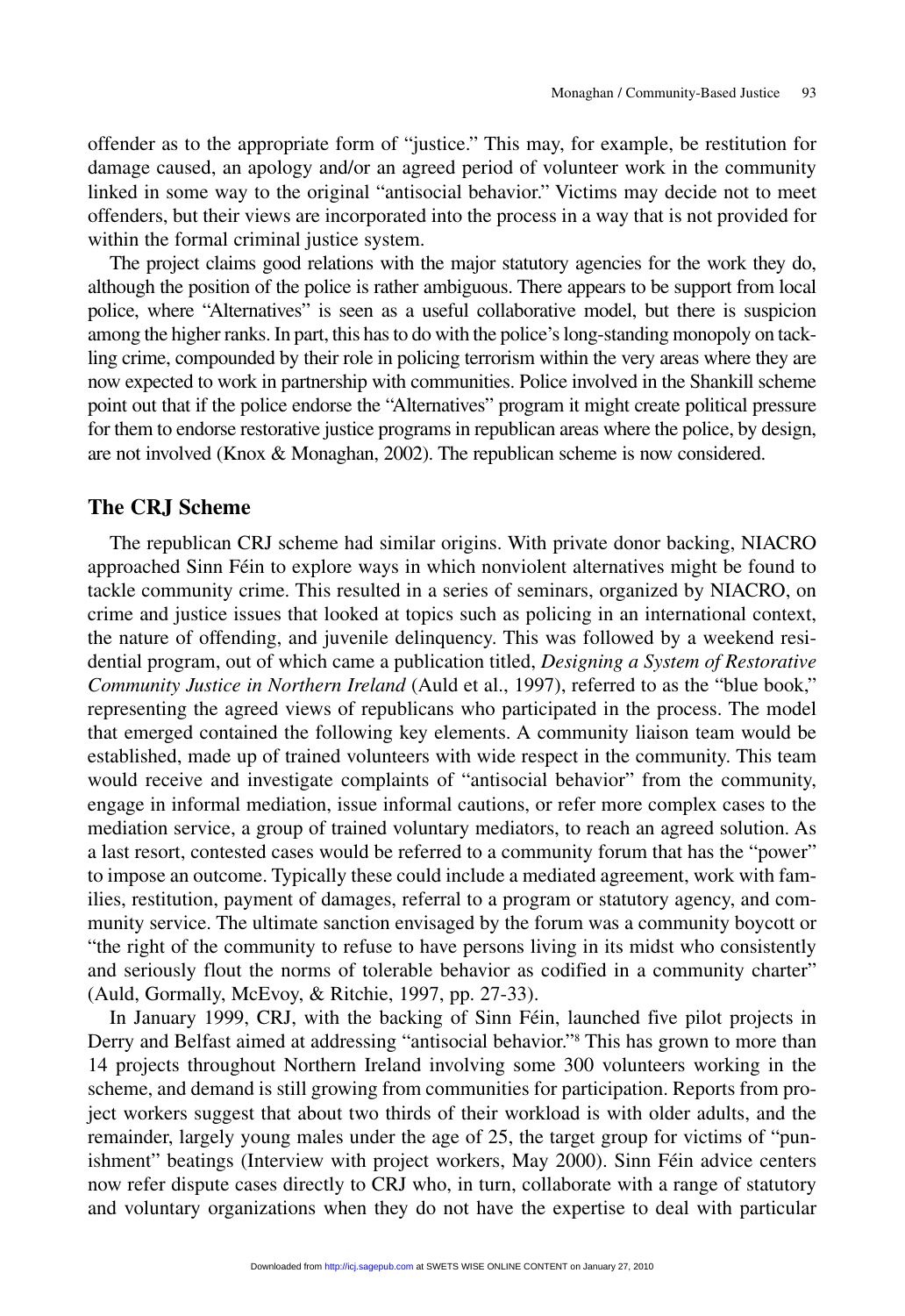cases/issues such as alcohol and drugs problems. Republican schemes have experienced problems in collaborating with statutory organizations. Senior managers "because of political interference from the Northern Ireland Office" officially object to working with CRJ, but middle management cooperate in a pragmatic way. It is, they argue, up to the statutory bodies, in particular the police, to come to terms with the fact that vibrant republican communities exist and they should be working with and developing new models of best practice through monitoring standards and ongoing support (Knox & Monaghan, 2002).

In 2005, the Northern Ireland Office entered into a consultation period in relation to community-based restorative justice schemes and produced draft guidelines for such schemes (Northern Ireland Office, 2005). Following this, the Northern Ireland Office (2007) published a Protocol for Community-based Restorative Justice Schemes outlining a framework for relations between such schemes and the formal criminal justice system. Schemes are expected to operate in full accordance with the following: the Human Rights Act 1998, the United Nations Convention on the Rights of the Child, all current equality legislation in Northern Ireland, and the relevant sections of the UN's "Basic Principles on the use of Restorative Justice Programmes in Criminal Matters." Media reports had previously suggested that private financial assistance for community-based restorative justice projects was because of run out and that existing schemes would need to sign up to Government guidelines to secure funding (Thornton, 2006). Four loyalist restorative justice schemes including the Greater Shankill Alternatives have now secured government approval. To date, no republican scheme has been approved, although Jim Auld (2006), the Director of CRJ, wrote prior to Sinn Féin's public endorsement of the Police Service of Northern Ireland (PSNI) in January 2007, that although CRJ "supported these [draft guidelines] in principle . . . We will not be able to formally implement agreed arrangements for processing criminal cases until there is an overall political settlement on policing" (p. 10).

#### **Community-based Restorative Justice in South Africa**

Informal justice has a long history in South Africa. Prior to colonization, the indigenous African population had developed its own set of laws, customs and institutions. These processes emphasized the reconciliation of disputing parties and the restoration of harmony within the community. If an offending party was found guilty, they were shamed and then reintegrated into the community. The reemergence of lekgotla-like practices during the apartheid years can be viewed as attempts to revive this restorative justice tradition and develop mechanisms that meet the needs of the people. With the ending of apartheid, one of the main priorities of the "new" legitimate and democratically elected government was to make justice accessible to all. This was to be achieved by transforming the formal criminal justice system. The Commission (1999) identified two challenges to this transformation process: (a) a justice system that is acceptable and accessible to all and (b) a system that incorporates the concept of restorative justice as one closer to indigenous approaches to dispute resolution. The Commission (1999) noted that,

The present system of justice is based predominately on one approach of resolving disputes, namely the adjudicative approach . . . there is another approach where parties resolve their own disputes through a process of reconciling their different interests . . . It is about constructing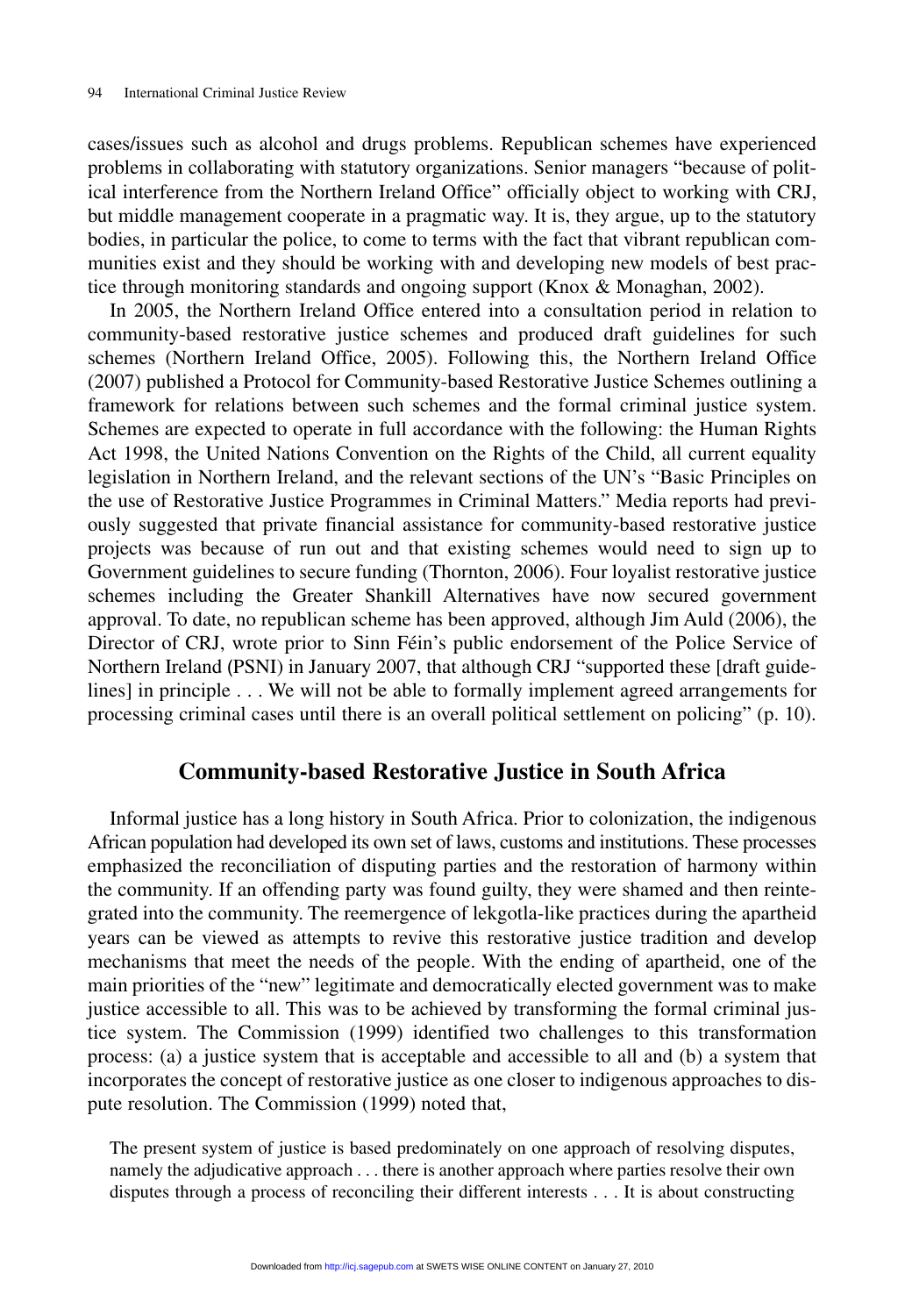resolutions to disputes which allow the interests of both parties to be met as opposed to deciding the dispute on the basis of one of the parties winning and the other losing. (p. 10)

The current debate is therefore focused on what type(s) of alternative community-based dispute resolution structures should be endorsed by the state and what sort of relationship should exist between the formal courts and these informal structures. This article considers two programs operating in the Western Cape that resemble the structures advocated by the Commission (1999) in their discussion paper "Community Dispute Resolution Structures"—the Community Peace Programme's (CPP) Peace Committees and the Guguletu Community Forum.

#### **The CPP's Peace Committees**

The CPP is a nongovernmental organization with a long history of involvement in dispute resolution.<sup>9</sup> The CPP's model of community-based conflict resolution involves the establishment of a Peace Committee comprised of local people. Members may volunteer their services and can be elected or recommended by other community members. Half of the Peace Committee must be female with membership lasting for 6 months in the first instance and this is subject to renewal (CPP, n.d.). Peace Committee members are given training in facilitation and then offer their services to the local community. Referrals to the Peace Committee can come directly from an individual's party to a dispute, from police officers at the local station level (before charges are laid), and in some cases from assistant magistrates. No distinction is made between civil and criminal cases although in practice there are constraints as to the type of dispute or problem that Peace Committees can deal with. For example, cases involving murder fall outside the jurisdiction of the Committees. Furthermore, they are unable to deal with disputes that are already being dealt with by the police. Peace Committees thus deal with a range of cases involving assault, domestic violence, theft, trespass, and unpaid loans (Interview with John Cartwright, CPP, February 2001). They also deal with matters that do not fall into the normal ambit of justice or policing, for example, insults between neighbors. Such incidents in the townships have the potential to escalate from irritation to assault through to shack burning.

On receipt of a referral, Peace Committee members first approach the individuals involved in the dispute or problem to see if they are willing to attend a meeting. At the meeting, the Peace Committee tries to ascertain the facts of the case. Those directly involved in the dispute/problem are given the opportunity to tell their version of events, as are other community members who believe they have been affected by the dispute/problem. The facilitator encourages those present to think about a plan of action that will make things better thereby shifting the focus of attention from what happened in the past to what can be done in the future. Peace Committees do not take sides in disputes nor apportion blame. The case is concluded when those present agree on a resolution, which is monitored by a community member. Outcomes vary and may include the payment of expenses to the injured party/ies, the return of goods/moneys and/or an apology. According to the CPP (n.d.), more than 90% of Peace Committee meetings held in Zwelethemba (site of the pilot project established in 1997) reached a resolution. If, however, no agreement is made, then the matter may be taken to the police. At no point in the process is coercion exerted either physical or otherwise. The stated aim of Peace Committees is "to heal, not to hurt."

There are currently 20 Peace Committees in operation (February 2005), which have facilitated more than 11,000 peace-gatherings (Cartwright & Jenneker, 2005). Research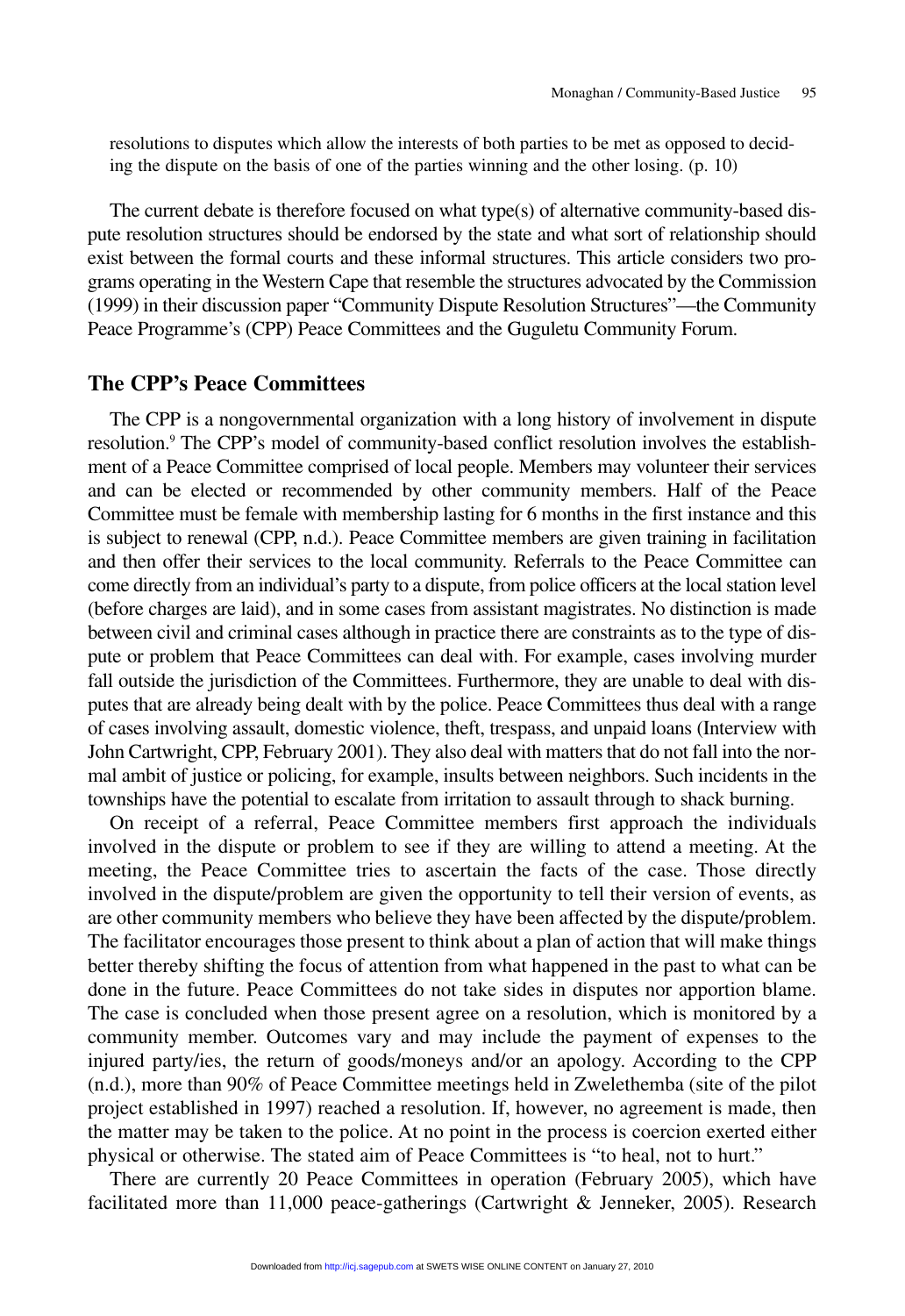undertaken by Roche (2002) found that the Peace Committees were not only committed to a restorative process but also a restorative set of values. Roche concluded that,

Peace committees, however, at this stage appear to provide townships with a better experience of informal justice. Peace committees are not a vehicle for extending state control, or a forum for dealing with trivial grievances in a heavy-handed way. (p. 531)

The CPP is not the only restorative justice scheme in the townships of the Western Cape; an alternative scheme involving adjudication is also operating. This scheme will now be outlined.

#### **Guguletu Community Forum**<sup>10</sup>

The Guguletu Community Forum, previously known as the Guguletu Community Court, was officially launched on the May 17, 1998 and emerged from the hierarchical structure of community-based mechanisms of ordering and conflict resolution (i.e., street committees, area committees, etc.) that exist within the township. At the bottom of this hierarchy are the street committees; if a case cannot be dealt with here, then it is passed to the next level until it reaches the Forum that represents the whole community. The Forum has approximately 20 elected members. Forum sessions take place on a weekly basis, usually on a Sunday at a local community centre. These sessions are open to anyone who wishes to attend thereby ensuring transparency. Referrals can come from a variety of sources including self-referral from individuals who have a problem/dispute or from persons (complainants and defendants) who are in the process of going through the formal criminal justice system. Furthermore, Forum members may become aware of a dispute and offer their services to those involved. A number of cases come directly from the police either before a charge is laid or after a complaint is made. Senior prosecutors at the local magistrate's courts also refer cases and suspend the charge from the court roll until such time as the case is either resolved by the Forum or passed back to the prosecution services.

The Forum deals with a range of disputes including disagreements over money, house break-ins, domestic violence, malicious damage to property, assaults, theft and arguments concerned with the rightful ownership of property. The Forum does not, however, deal with cases of rape, murder, or armed robbery. On taking on a case, Forum members investigate the matter and call on all those involved in the dispute or problem to attend the Forum. Attendance is purely voluntary although no one to date has refused to attend. Parties to the dispute can call witnesses and present their version of events. The Forum aims to help those in conflict arrive at a remedy that restores the parties to a situation as close as possible to where they were before the conflict arose. This involves the victim or complainant in a process in which the offender takes responsibility for their actions and allows for the reparation of relations between the two. The Forum allows for mediation, offers solutions to correct an injustice and supervises the implementation of the decision. In most cases, a negotiated settlement is reached between the parties but the Forum is also able to adjudicate and pass judgment. Outcomes vary from an apology, the payment of compensation or expenses, the return of goods or moneys, and/or the undertaking of community service such as cleaning the community centre.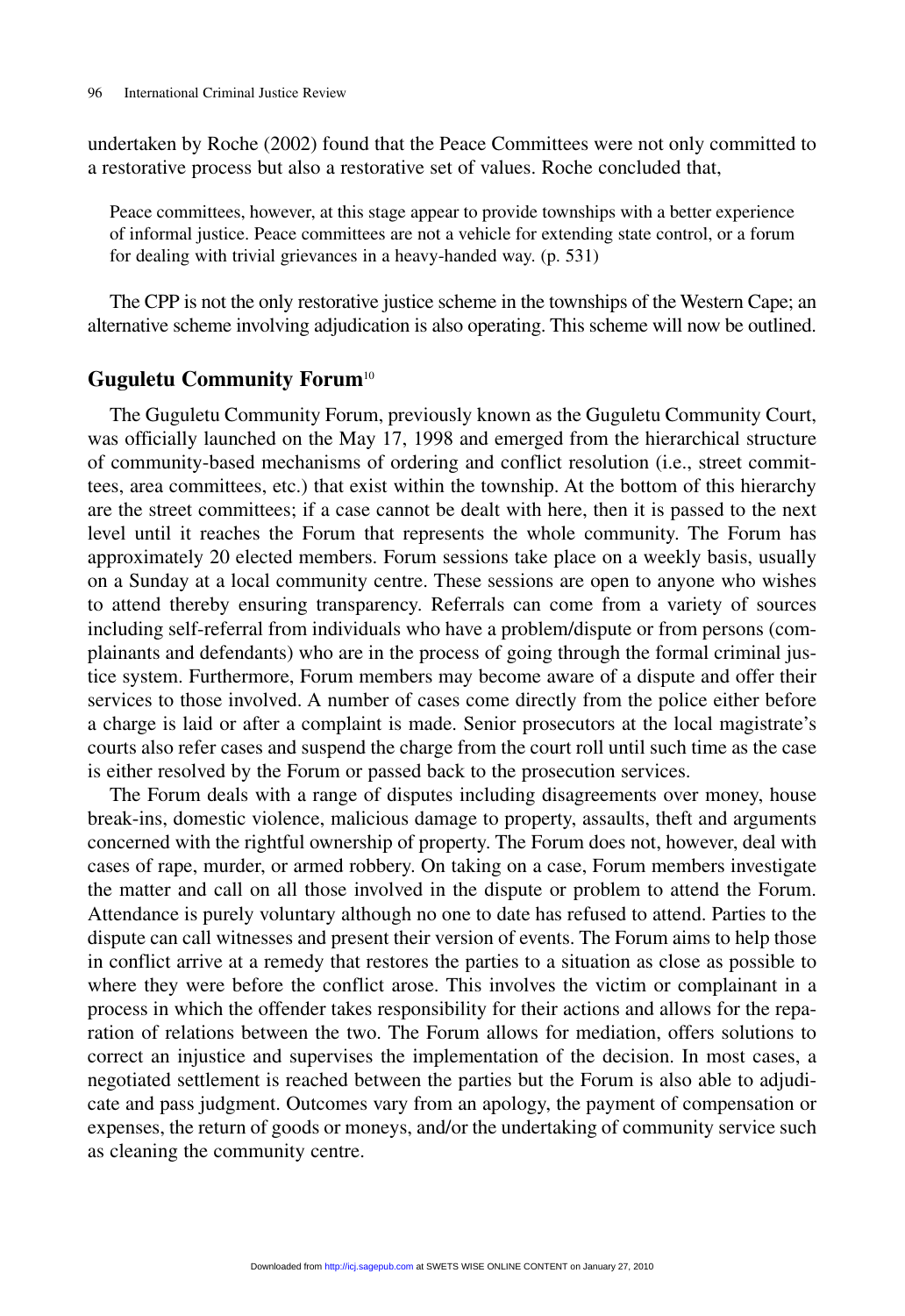In 80% of the 200 cases dealt with by the Forum in its first 10 months of operation, a resolution was found. The remaining 20% were either referred back to the formal criminal justice system or passed to other structures to deal with. For instance, according to Sipho Citabatwa, the Forum's Coordinator, a dispute between a church congregation and its minister was passed to the relevant church council (Interview, March 1999). The Forum's acceptability and authority is derived from the support it receives from the community.

There is much support for restorative justice from the South African government evidenced by commitments to the idea and practice in numerous policy documents including Law Commission projects, legislation, policy white papers and strategies (Batley, 2005). In 2005, the Department of Justice and Constitutional Development announced a 3-year project designed to establish a national restorative justice program. However, Skelton and Batley (2006) note that "the project has not yet been established, but indications are that this is likely to take place during 2006" (p. 23).

#### **Impact on Community-Based Retributive Justice Mechanisms?**

What impact, if any, has the emergence of restorative justice had on paramilitary assaults—"punishment" beatings, and shootings in Northern Ireland and vigilante attacks in South Africa? Views range from "it is too early to assess" to "the experiment in restorative justice has been a significant success." McEvoy (2000, p. 4), for example, one of the coauthors of the "blue book," argues: "I think you have got to give the scheme time to work. It is very early days and there is no question that the CRJ schemes were designed to achieve long-term objectives." Jim Auld (Interview, May 2000), Project Director for Community Restorative Justice Ireland, claimed, "there is a direct correlation between the scheme and the decline in 'punishment' attacks." He subsequently argued that from their own research evidence "around 90% of victims and offenders were satisfied with the outcomes of the restorative process and some 80% do not reoffend." Winston (Interview, May 2000), Project Manager in the Greater Shankill Alternatives program, reports similar successes: "Three years ago there were 15-20 'punishment' attacks each year, now you're lucky if there's one or two in this area. There might be more elsewhere but we can only deal with what we have here. So that's a vast improvement." The coordinator of the CPP scheme is naturally enthusiastic about the Peace Committees and explains that not only are community members becoming frustrated with vigilantism but that some vigilante groups have "realised that actually the time was past for acting beyond the law" (Interview, February 2001). Both the CPP and Guguletu Community Forum claim significant success rates in terms of resolving disputes or problems, 90% and 80%, respectively.

Feedback from those involved in the schemes, however, illustrate the problems in measuring impact. While ultimately in terms of Northern Ireland, the projects aim to eradicate "punishment" attacks in South Africa, they seek to provide mechanisms by which community members can resolve their disputes; however, there are intermediate goals that need to be achieved before this can happen. They must, for example, engage in an awareness and education program to inform communities what their role is and to convince them of the merits of restorative justice as a mechanism to deal with community crime, disputes, and problems. This, in itself, is a major task. There is clearly suspicion about the motives of those involved and a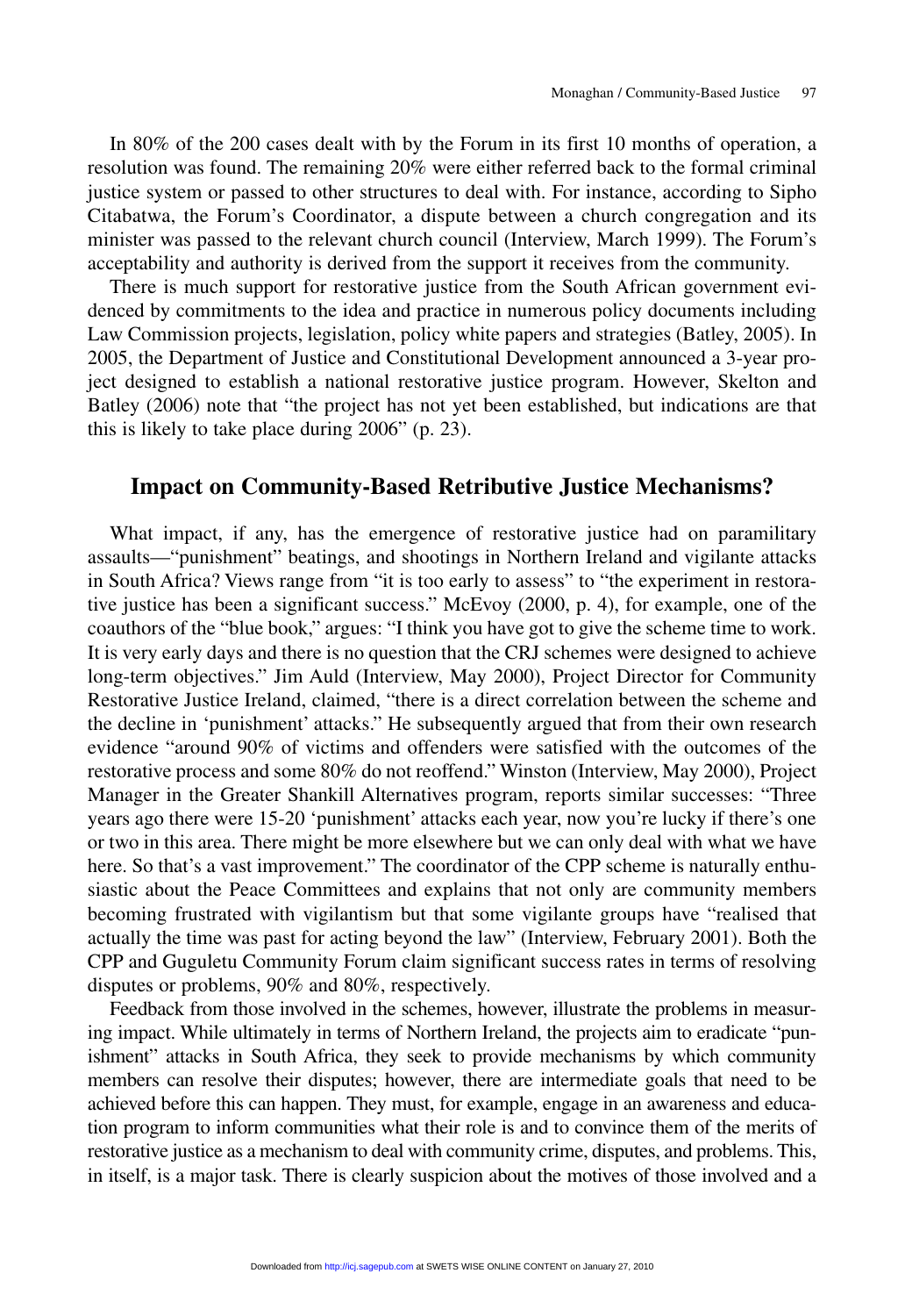

**Figure 2 Recorded "Punishment" Shootings 1973-2006**

Source: Police Service of Northern Ireland.

natural misgiving that restorative justice represents a soft option. In the case of the former, communities see "ex-combatants" or former vigilantes now centrally involved in restorative justice programs and question the veracity of their claims to act impartially on their behalf<sup>11</sup> the "poacher turned gamekeeper" accusation. In terms of the latter, communities that have demanded and witnessed "rough justice" through physical violence against perpetrators of petty crime are unlikely to immediately embrace apologies, reparation, and community service as an effective alternative. Other intermediate objectives could, for example, consider the number and nature of referrals to the schemes. In terms of Northern Ireland, if political parties and paramilitary groups increasingly refer complainants to restorative justice projects, their endorsement can be taken as a measure of its effectiveness in dealing with problems they would otherwise become involved with. Similarly, unsolicited approaches to restorative schemes are not only a measure of community awareness but, if effective, an indicator of community confidence in nonviolent alternatives. Is the impact of these schemes borne out by the data?

Looking at the police statistics for recorded beatings and shootings (see Figures 2 and 3), several points can be made.12 The cease-fires of August (republican) and October (loyalist) of 1994 witnessed a significant decrease in the number of shootings to the lowest recorded level, a total of three in 1995; however beatings increased by more than 300% in the previous year (Figure 3).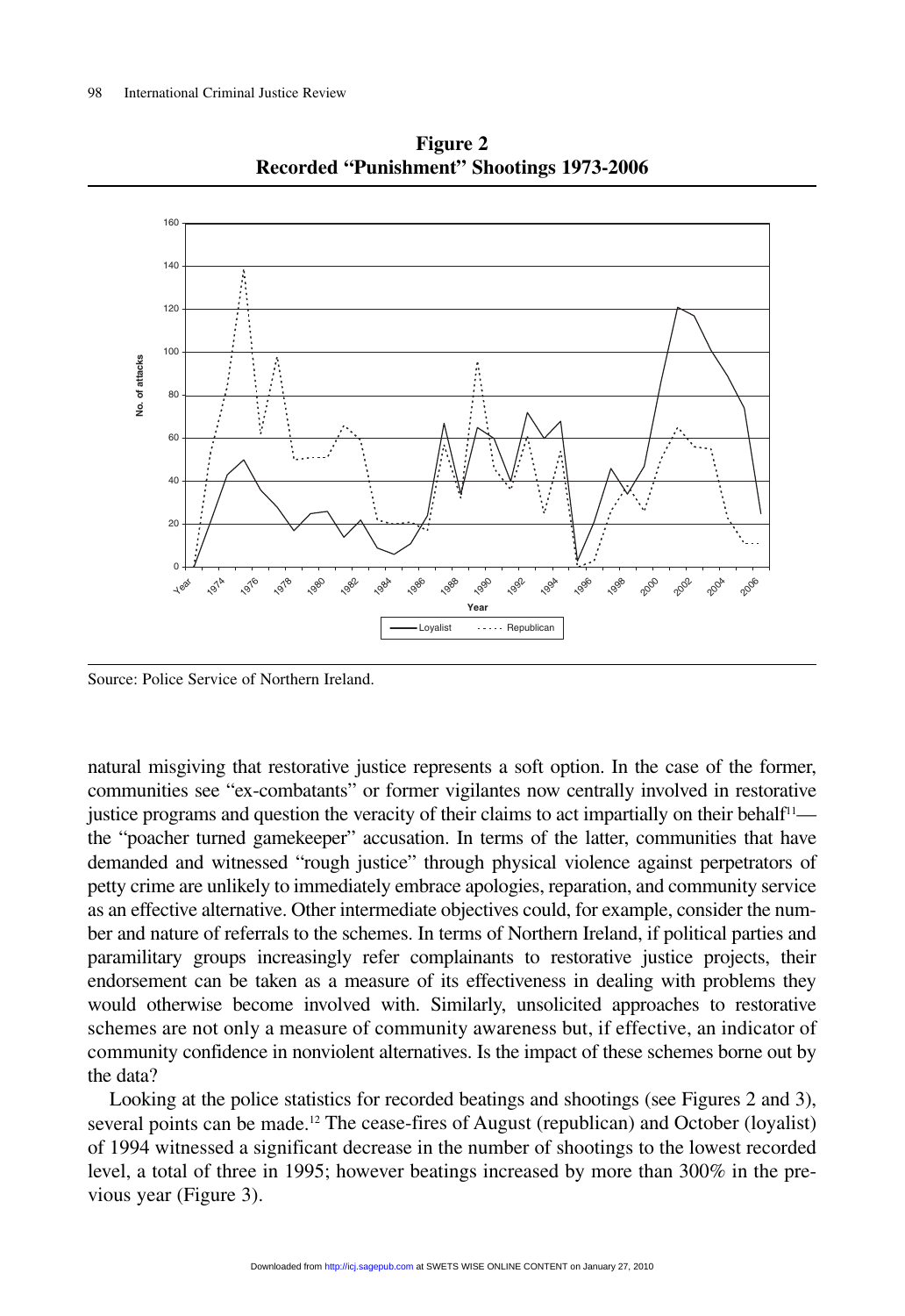

**Figure 3 Recorded "Punishment" Beatings 1982-2006**

Source: Police Service of Northern Ireland.

An increase in shootings can be observed from 1996 onwards and in 2000; recorded numbers of "punishment" shootings (136) exceeded the number of beatings (132). This increase can in part be explained by the failure of Northern Ireland Secretaries of State to rule that "punishment" shootings and indeed beatings constitute a breach of the cease-fires. Interestingly, in the year following the signing of the Belfast Agreement up until the end of 2005, the number of loyalist "punishment" attacks has been greater than the number of republican attacks in each year. Loyalist paramilitaries have accounted for 65% of "punishment" beatings and 69% of shootings between 1999 and 2005. Since 2003, a reduction in the number of "punishments" can be observed, and in 2005 the total number was at its lowest since 1994 (statistics available on the PSNI's Web site). The International Monitoring Commission (2006, p. 19) noted that since the PIRA's statement of July 28, 2005, it has ceased sanctioned "punishment" attacks although it was aware of at least six unreported assaults mostly resulting from "personal disputes . . . [that] have been without leadership authority or planning, though in the process can carry with them the aura of PIRA threat."

Considering the intervention of the restorative justice program from January 1999 onwards, loyalist shootings increased to their highest recorded level in 2001 and beatings remained roughly the same. Republican shootings and beatings dropped in 1999 but subsequently increased until 2001—they have been declining since then. Looking crudely at the figures, therefore, would suggest that restorative justice schemes have had little or no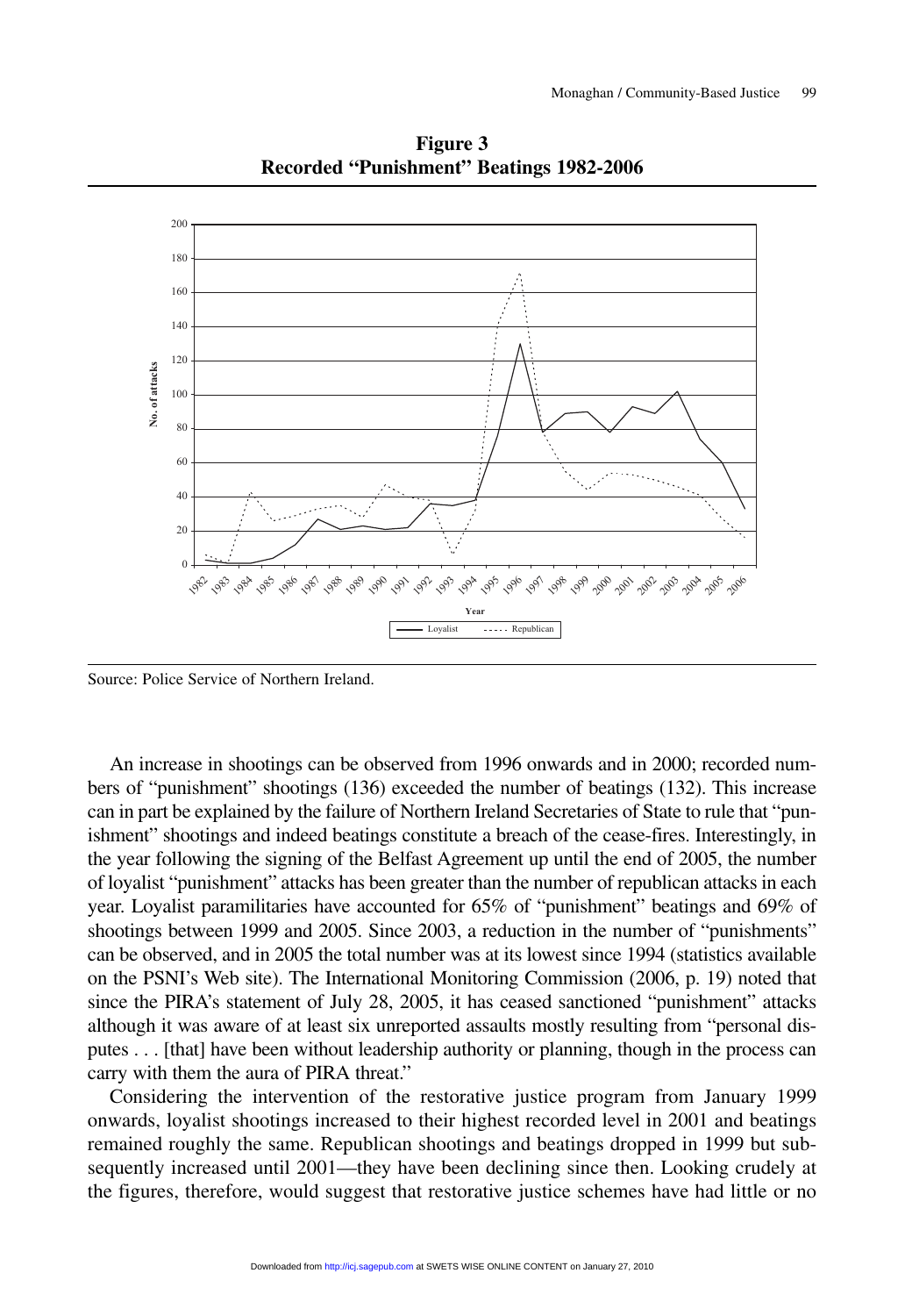impact on the overall trend in "punishment" attacks. This is particularly true of the loyalist community where shootings and beatings exceeded those in republican areas. The trends outlined can be observed in Figures 2 and 3.

There are clearly deficiencies in assessing impact through these statistics, not least because of the inability to isolate cause and effect variables in the restorative justice schemes and establish the counterfactual position—in the absence of the program the beatings and shootings could have been much higher. Indeed, McEvoy and Mika (2002) note "that assessing their impact statistically is complex" (p. 541), because of police statistics being attributed solely to loyalists and republicans and not to individual paramilitary groups and that the figures are for the whole of Northern Ireland and are not available on a localized basis. A time-series analysis was undertaken, but no significance was found in terms of key dates such as the introduction of the restorative justice schemes. The level of "punishment" attacks may have little to do with what happens within these programs but be subject to extraneous factors over which they have no control. The loyalist turf feud between factional groups in the Shankill in 2000, for example, probably resulted in a number of "housekeeping" attacks by paramilitaries. In terms of South Africa, no statistics are kept by the South African Police Service on assaults or shootings perpetrated by vigilantes. Therefore, it is very difficult to ascertain whether the introduction of restorative justice schemes has had any effect on levels of vigilantism. Developments in the wider political landscape such as police reforms and changes in the criminal justice system will affect the continuance or otherwise of "punishment"/vigilante attacks. Furthermore, Dixon (2004, p. 374) draws our attention to the point that in terms of the CPP there is very little "independent evaluative data to go on." Indeed, what has been published has been authored either by Shearing (who as already noted was involved in the Community Peace Foundation) or by researchers utilizing data provided by the CPP (Roche, 2002). The information about the workings of the South African schemes was based on qualitative data gained through semistructured interviews with representatives of those schemes.

Proponents of restorative justice both in Northern Ireland and South Africa argue that it must be seen as a long-term project addressing the root causes of "antisocial behavior" or community problems rather than its symptoms (McEvoy & Mika, 2002; Nina, 1995).

## **Conclusions**

The description of restorative justice schemes in Northern Ireland (the Greater Shankill Alternatives program and CRJ) and South Africa (Guguletu Community Forum and the CPP's Peace Committees) serves to illustrate their very different historical antecedents and operational detail. Each of the four schemes discussed was found to have a tripartite relationship between victims, offender, and the community. This relationship sought to (a) meet the needs of victims, (b) make the offender accountable for their actions, and (c) give the communities involved a sense of ownership and responsibility in terms of dealing with crime. The question posed as to whether such schemes have affected the violent system of punitive sanctions perpetrated by paramilitaries in Northern Ireland or vigilantes in South Africa remains difficult to answer definitively. The absence of crime statistics in the latter, and capacity to screen out extraneous variables which may affect crime in the former, means that qualitative responses have been relied on from those involved. Often, views expressed are tendentious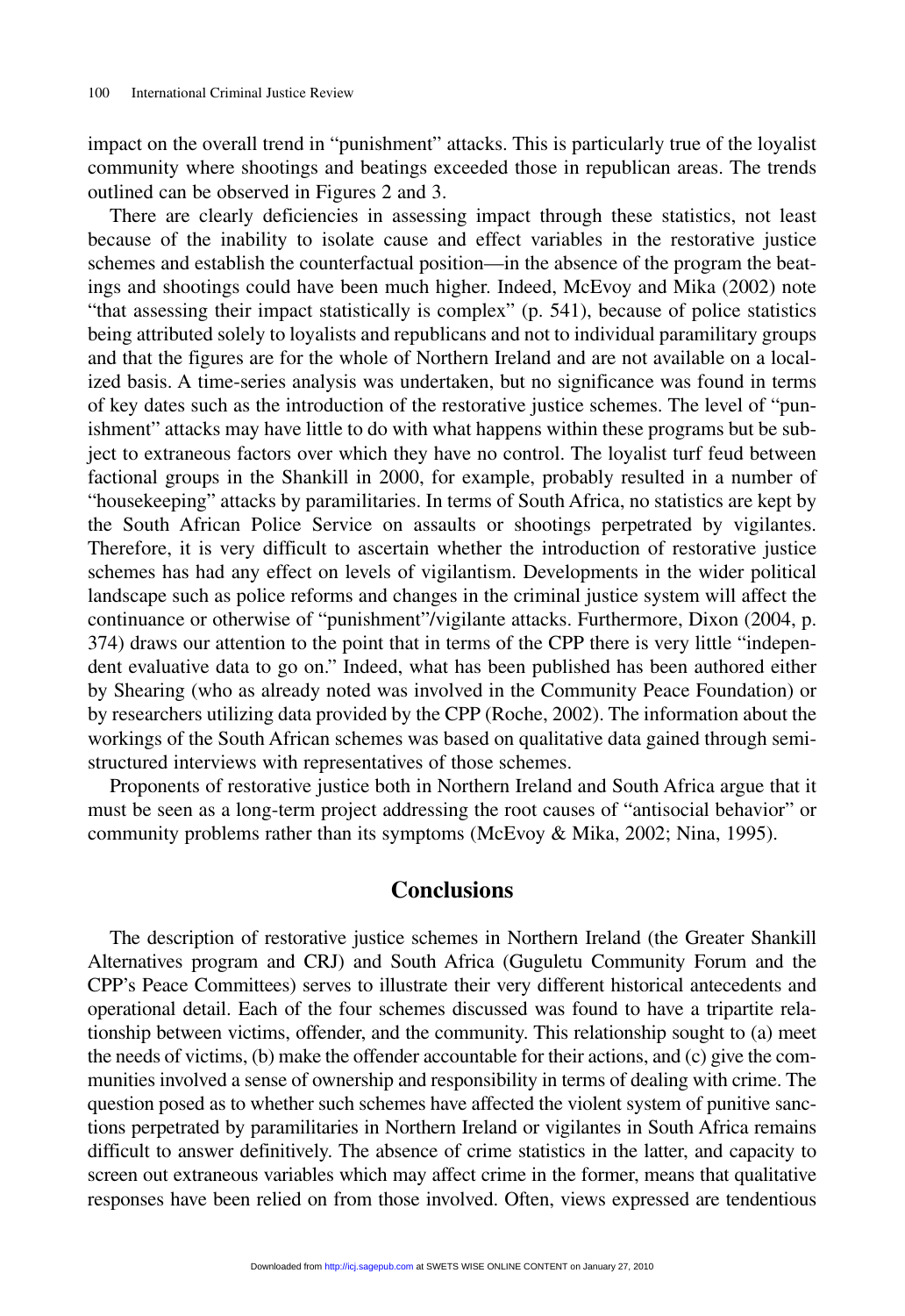because of the vested interests of the stakeholders involved such as police and communitarians. Both countries seem receptive to the integration of restorative justice programs within their formal justice systems but this must involve recognition of, and collaboration with, the organs of the state. For ideological reasons, and/or lack of confidence in the effectiveness of the state's formal justice system, this may not be possible for some communities currently supportive of grassroots restorative justice initiatives. Moreover, to expect restorative justice programs to deal with crime (often violent) which has been the preserve of paramilitaries or vigilantes is to demand too much of them. This dumbing down of expectations has been realized in South Africa but not yet in Northern Ireland, where the introduction of restorative justice programs is hailed as the panacea for "punishment" beatings by paramilitaries. The South African experience would suggest that there is an important role for restorative justice schemes but one which runs in parallel with, rather than substitutes for, the formal (or indeed informal) retributive system. Vigilantism continues in South Africa and paramilitary involvement in community crime persists in Northern Ireland.

The lessons of South Africa for Northern Ireland are clear. Restorative justice schemes do offer an effective mechanism for resolution of disputes and petty crime, but they cannot survive as alternative justice systems that attempt to work outside the rubric of the state under the auspices of paramilitaries who see themselves as administering the ultimate sanction for the less compliant. In Northern Ireland and South Africa, there is still strong support for summary justice, a legacy of years of violent struggle. There are several similarities in both countries' transition to a postconflict scenario. Constitutional settlements have been no guarantee of a reduction in "normal" crime, and the statistics would suggest an inverse relationship. There is an obvious time lag in moving from transitional status where the formal justice system remains ineffectual and politically tainted to one that can command the credibility and trust of the community/ies. The nature of the conflict has caused those most affected to look inward for protection, not outward to the state. With the move to new political dispensations, there have been attempts at "regulatory capture" of community-based restorative justice schemes by the state, ostensibly in the interests of human rights protection and securing due process for those accused. This has resulted in a hiatus. The transition to acceptable and effective policing and criminal justice systems inevitably is taking longer than envisaged, which provides justification for paramilitaries and vigilantes to tackle violent crime. Meanwhile restorative justice schemes operating outside the state system are criticized as "alternative" justice systems. Those integral to the formal system are increasingly regulated to the extent that they are seen by communities as little more than minor dispute centers with limited clout and even less jurisdiction in the area of violent crime. It should be borne in mind that the legitimacy of local restorative justice programs comes from the community which must recognize their value and support their modus operandi. If this community ownership is wrested from them, and they become part of the formal justice system, then they may not be seen in the same light.

South Africa also provides some insights into the future direction of informal "justice" in Northern Ireland. The "comrades" in South Africa, postsettlement, no longer wanted to be involved in vigilante-type activity aimed at tackling community crime. They have been displaced by professionalized mobs such as PEACA and Mapogo running crime prevention operations. The paramilitaries in Northern Ireland now publicly eschew involvement in community crime. In practice, however, "punishment" gangs are likely to have direct links with paramilitaries. Racketeering and "protection" money is part of their core funding. Similarly in Northern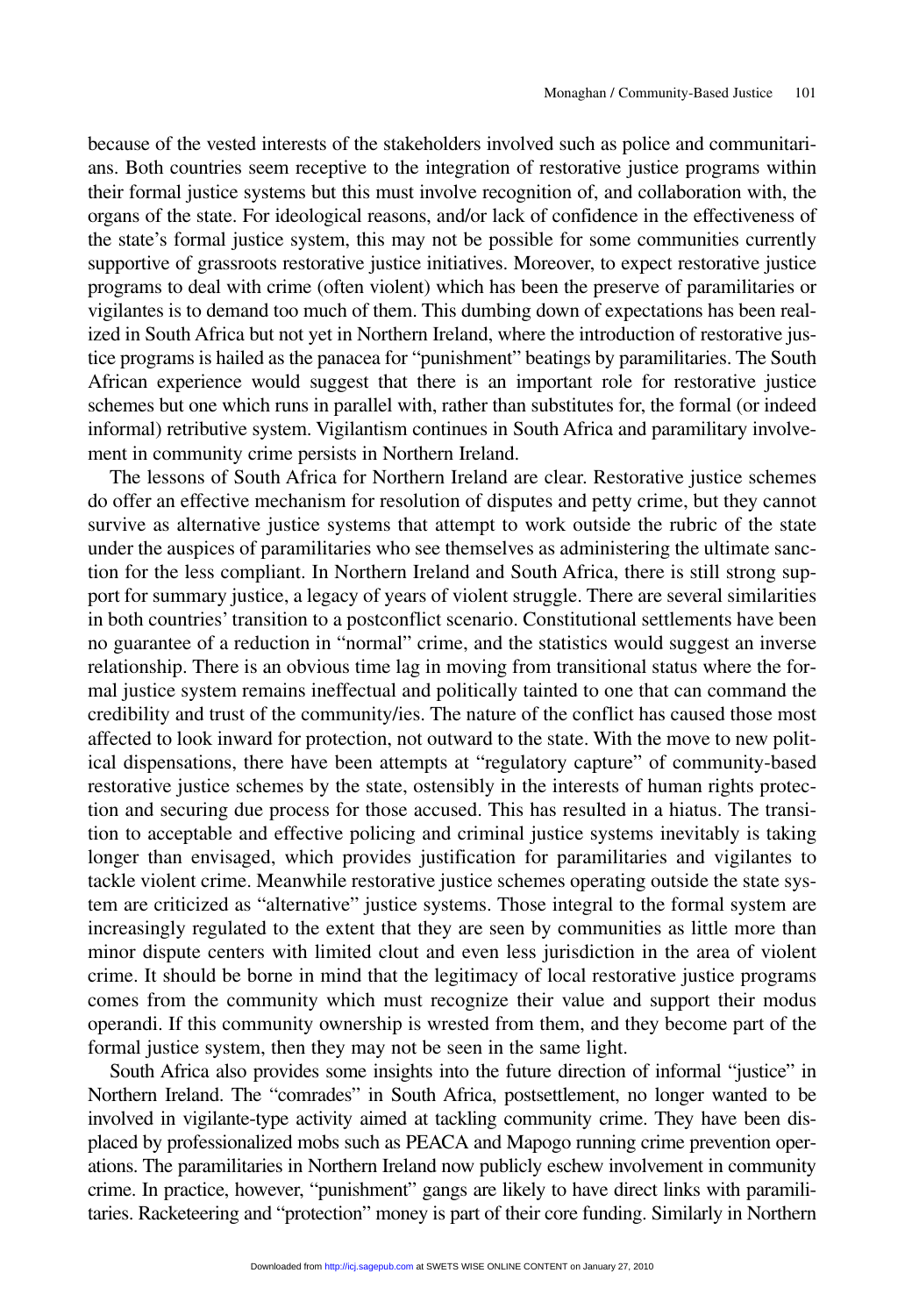Ireland a two-tier system is developing. Community restorative projects deal with minor disputes and petty crime but more serious issues are dealt with by paramilitaries and the inexorable lust for summary "justice" has resulted in more brutal consequences (necklacing and six packs). While the formal policing and justice systems in both countries struggle to achieve legitimacy and effectiveness, restorative justice schemes are perceived as "first-aid clinics" for minor disputes and petty crime. Beyond that, there remains the hard men of violence still wedded to punitive measures and seemingly untouched by attempts to reform the formal system.

#### **Notes**

1. The Assembly was suspended again (for the fourth time) in October 2002 following the discovery of an "alleged" Provisional Irish Republican Army (PIRA) spy ring. Charges against Sinn Féin's Denis Donaldson were later dropped; he was revealed as an informer and subsequently found murdered in a remote area of Donegal in April 2006. Devolution was restored in Northern Ireland on the May 8, 2007.

2. Figures for shootings and beatings were first recorded in 1973 and 1982 respectively, and show that loyalists were responsible for 50% of the shootings and 52% of the beatings; republicans carried out the remainder.

3. PEACA is based in Khayelitsha, a township near Cape Town. It was formed in August 1998 by excombatants of the liberation struggle, who came together to fight crime. Its members number 1,500.

4. Mapogo a Mathamaga was established in August 1996 and has some 50,000 members who pay a monthly subscription to the organization in return for protection against crime.

5. The Royal Ulster Constabulary adopted a number of the recommendations made by the Patten Report (named after the Independent Commission on Policing for Northern Ireland's chair) including a name change to the Police Service of Northern Ireland and a 50:50 recruitment policy of Catholic: Protestant recruits (Report of the Independent Commission on Policing for Northern Ireland, 1999).

6. NIACRO is a major charity working with prisoners, their families, ex-offenders, and young people at risk of offending. It also works "for a more humane and effective criminal justice system." The position of NIACRO is an interesting one, in that most of its core funding comes via the Northern Ireland Office, which was very sensitive about any direct linkage with this work, lest it be construed as encouraging or endorsing parallel justice systems.

7. The UVF is a loyalist paramilitary group (formed in 1966) responsible for a large number of assassinations, mostly innocent Catholics, in Northern Ireland. In 1996, a number of disaffected "maverick" members broke away to form the Loyalist Volunteer Force (LVF). The UDA formed in 1971 from a number of loyalist vigilante groups, many of which were called "defense associations"—was, and remains, the largest loyalist paramilitary group. Members of the UDA have, since 1973, used the cover name of the Ulster Freedom Fighters (UFF) to claim responsibility for the killing of Catholics. The Ulster Democratic Party which earned a place at the multiparty talks following the Forum elections in May 1996 represented the UDA until it folded in November 2001. The Red Hand Commando is a small loyalist paramilitary group closely associated with the UVF. They formed in 1972 and have most support in east Belfast and the Sandy Row area. The group was declared illegal in 1973.

8. Pilot projects were launched in Derry (Ballymagroarty) and north and west Belfast (Clonard, Beechmount, the New Lodge, and Twinbrook).

9. The CPP is the successor organization to the Community Peace Foundation (CPF). The CPF was established by Clifford Shearing (a South African born Canada-based academic) at the bequest of the ANC in the early 1990s and was primarily a policy think tank concerned with issues of crime and policing. It also offered practical training in "community policing." For example, at the time of the first elections in 1994, it trained local people as election marshals.

10. The following information is based on interviews with Community Forum members undertaken by the author. Guguletu is a Black township located on the outskirts of Cape Town in the Western Cape with an estimated population of more than 150,000.

11. Tom Winston (Alternatives) received a life prison sentence for his part in a UVF squad which murdered two Catholics in West Belfast. Harry Maguire (CRJ, Andersonstown) served 10 years for the murders of two army corporals and was released under the terms of the Belfast Agreement. Paddy O'Carroll (CRJ, Derry) was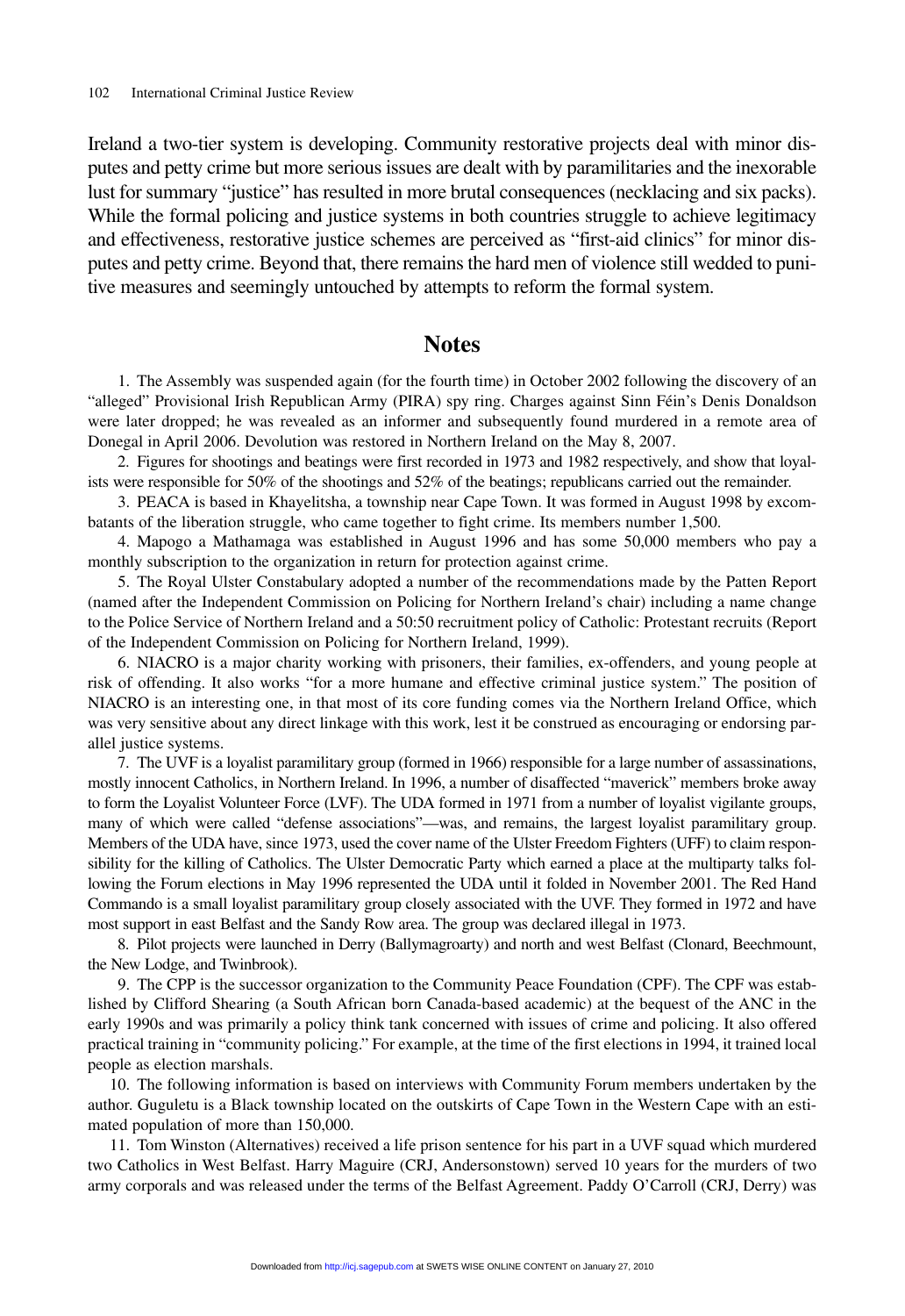jailed for 18 years in 1979 for weapons and explosives offences and served 10 years. In South Africa, Sipho Citabatwa (Guguletu Community Forum) had been involved in the sjambokking of criminal elements within the township. Vigilante-type groups such as the Disciplinary Committee in Beaufort West have approached the CPP about establishing Peace Committees in their areas.

12. It should be borne in mind that these statistics are thought to underrepresent by as much as 30% to 50% the extent of paramilitary attacks, many of which go unreported for fear of reprisal among victims. Police statistics for paramilitary assaults and shootings are publicly available on the Police Service of Northern Ireland's Web site at the following address http://www.psni.police.uk/index/statistics\_branch/pg\_security\_stats.htm

# **References**

- Altbeker, A. (2005). Positive trends: The 2004/05 crime statistics. *South Africa Crime Quarterly, 14*, 1-10. Auld, J. (2006, March 26). Why the SDLP has it wrong. *Sunday World*, p. 10.
- Auld, J., Gormally, B., McEvoy, K., & Ritchie, M. (1997). *Designing a system of restorative community justice in Northern Ireland: A discussion document*. Belfast, UK: Authors.
- Barclay, G. C., & Tavares, C. (2000). *International comparisons of criminal justice statistics*. London: Home Office.
- Batley, M. (2005). Outline of relevant policies. In T. Maepa (Ed.), *Beyond retribution: Prospects for restorative justice in South Africa* (pp. 120-126). Pretoria, South Africa: Institute for Security Studies and the Restorative Justice Centre.
- Bell, C. (1996). Alternative justice in Ireland. In N. Dawson, D. Greer, & P. Ingram (Eds.), *One hundred and fifty years of Irish law* (pp. 145-167). Belfast, UK: SLS Legal.
- Boehrer, F. (2006). The Good Samaritan or the person in the ditch? An attempt to live a restorative lifestyle. In D. Sullivan & L. Tifft (Eds.), *Handbook of restorative justice* (pp. 546-554). London: Routledge.
- Braithwaite, J. (2003). Principles of restorative justice. In A. von Hirsch, J. V. Roberts, A. Bottoms, K. Roach, & M. Schiff (Eds.), *Restorative justice and criminal justice* (pp. 1-20). Oxford, UK: Hart.
- Braithwaite, J., & Strang, H. (2001). Restorative justice and civil society. In H. Strang & J. Braithwaite (Eds.), *Restorative justice and civil society* (pp. 1-13). Cambridge, MA: Cambridge University Press.
- Brewer, J. D., Lockhart, B., & Rogers, P. (1998). Informal social control and crime management in Belfast. *British Journal of Sociology, 49*, 570-583.
- Brogden, M., & Shearing, C. (1993). *Policing for a new South Africa*. London: Routledge.
- Burton, P., du Plessis, A., Leggett, T., Louw, A., Mistry, D., & van Vuuren, H. (2004). *National victims of crime survey: South Africa 2003* (ISS Monograph Series No. 101). Pretoria, South Africa: Institute for Security Studies.
- Cartwright, J., & Jenneker, M. (2005). *Governing security: A working model in South Africa—The peace committee* (Criminal Justice Conference February 7-8). Retrieved July 4, 2006, from http://www.csvr.org.za/confpaps/ cartwright.htm
- Community Peace Programme. (n.d.). *Community peace-making: Building a model of democratic governance*. Cape Town, South Africa: Author.
- Consedine, J. (1999). *Restorative justice: Healing the effects of crime*. Lyttelton, New Zealand: Ploughshares.
- Conway, P. (1997). A response to paramilitary policing in Northern Ireland. *Critical Criminology, 8*, 109-122.
- Dignan, J., & Lowey, K. (2000). *Restorative justice options for Northern Ireland: A comparative review*. Belfast, UK: Stationery Office.
- Dixon, B. (2004). In search of interactive globalisation: Critical criminology in South Africa's transition. *Crime, Law and Social Change, 41*, 359-384.
- Doyle, S. (2001, April 30). Ex-drug dealer shot six times. *Irish News* (Belfast), p. 11.
- *The Economist*. (2003, October 11). Small mercies: Crime in South Africa. *The Economist*, p. 66.
- Gil, D. G. (2006). Toward a "radical" paradigm of restorative justice. In D. Sullivan & L. Tifft (Eds.), *Handbook of restorative justice* (pp. 499-511). London: Routledge.
- Gilbert, M. J., & Settles, T. L. (2007). The next step: Indigenous development of neighbourhood-restorative community justice. *Criminal Justice Review, 32*, 5-25.
- Hall, M. (2000). *Restoring relationships: A community exploration of anti-social behaviour, punishment beatings and restorative justice*. Newtownabbey, UK: Farest Community Think Tank Project.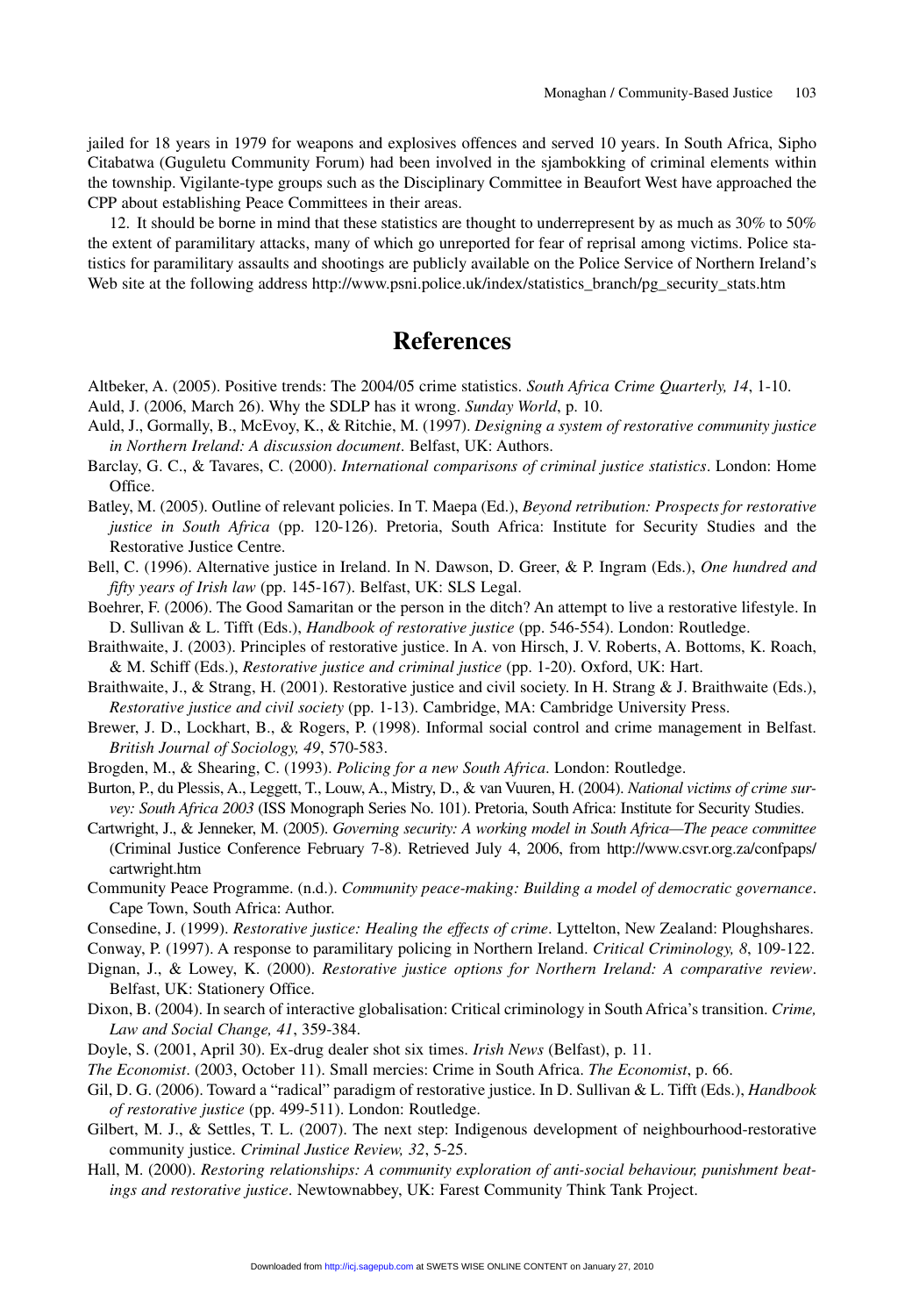- Hillyard, P. (1985). Popular justice in Northern Ireland: Continuities and change. *Research in Law, Deviance and Social Control, 7*, 247-267.
- Hosken, G. (2006, June 23). Alleged robbers stoned by angry villagers. *The Pretoria News*, p. 2.
- Independent International Commission on Decommissioning. (2005, September 26). *Report of the independent international commission on decommissioning*. Belfast, UK: Author.
- International Monitoring Commission. (2006). *Eighth report of the independent monitoring commission*. London: The Stationery Office.
- Kennedy, L. (1995). Nightmares within nightmares: Paramilitary repression within working-class communities. In L. Kennedy (Ed.), *Crime and punishment in West Belfast* (pp. 67-80). Belfast, UK: The Summer School, West Belfast.
- Knox, C., & Monaghan, R. (2002). *Informal justice in divided societies*. Basingstoke, UK: Palgrave Macmillan.
- Marshall, T. F. (2003). Restorative justice: An overview. In G. Johnstone (Ed.), *A restorative justice reader* (pp. 28-45). Cullompton, UK: Willan.
- Mbeki, T. (1999). *Presidential inauguration speech*. Retrieved July 4, 2006, from http://www.anc.org.za/ ancdocs/history/mbeki/1999/tm0616.html
- McEvoy, K. (1999). Introduction to Restorative Justice. In NIACRO (Ed.), *Reflections on restorative justice in the community* (pp. 17-20). Belfast, UK: NIACRO.
- McEvoy, K. (2000, October 7). Working to end the back-alley "justice". *The Irish News*, p. 4.
- McEvoy, K., & Mika, H. (2002). Restorative justice and the critique of informalism in Northern Ireland. *British Journal of Criminology, 42*, 534-562.
- McGloin, J. M. (2006). A historical consideration of the police and prosecution/courts in Northern Ireland. *International Criminal Justice Review, 16*, 77-98.
- McGuigan, C. (1999, March 22). Boy (13) is ordered out of country after beating. *The Belfast Telegraph*, p. 4.
- Minnaar, A. (1995). Desperate justice. *Crime and conflict, 2*, 9-12.
- Mistry, D. (2004). Falling crime, rising fear: 2003 National Victims of Crime survey. *South Africa Crime Quarterly, 8*, 17-24.
- Monaghan, R. (2002). The return of "Captain Moonlight": Informal justice in Northern Ireland. *Studies in Conflict and Terrorism, 25*(1), 41-56.
- Morrissey, M., & Pease, K. (1982). The Black criminal justice system in West Belfast. *Howard Journal, 21*, 159-166.
- Mowlam, M. (1999, August 27). *Secretary of State's judgement on alleged breech of cease-fire*. Belfast, UK: Northern Ireland Office.
- Munck, R. (1984). Repression, insurgency, and popular justice: The Irish case. *Crime and Social Justice, 21*, 81-94.
- Nina, D. (1995). *Re-thinking popular justice*. Cape Town, South Africa: Community Peace Foundation.
- Northern Ireland Affairs Committee. (2001). *Relocation following paramilitary intimidation*. London: House of Commons.
- Northern Ireland Office. (2005). *Consultation on draft guidelines for community-based restorative justice schemes*. Belfast, UK: Author.
- Northern Ireland Office. (2007). *Protocol for community-based restorative justice schemes*. Belfast, UK: Author.
- *The Pretoria News*. (2006, July 3). Man dies as dispute ends in mob justice. *The Pretoria News*, p. 3.
- Report of the Chief Constable. (2000). *RUC: 1999/2000*. Belfast, UK: Royal Ulster Constabulary.
- Report of the Chief Constable. (2007). *Police service of Northern Ireland: 2006-2007*. Belfast, UK: PSNI.
- Report of the Independent Commission on Policing for Northern Ireland. (1999). *A new beginning: Policing in Northern Ireland*. Belfast, UK: HMSO.
- Roche, D. (2002). Restorative justice and the regulatory state in South African townships. *British Journal of Criminology, 42*, 514-533.
- Seekings, J. (1992). The revival of "People's Courts." In G. Moss & I. Obery (Eds.), *From "Red Friday" to Codesa* (pp. 186-200). Johannesburg, South Africa: Raven Press.
- Silke, A. (1999). Ragged justice: Loyalist vigilantism in Northern Ireland. *Terrorism and Political Violence, 11*, 1-31.
- Skelton, A., & Batley, M. (2006). *Charting progress, mapping the future: Restorative justice in South Africa*. Pretoria, South Africa: Institute for Security Studies.